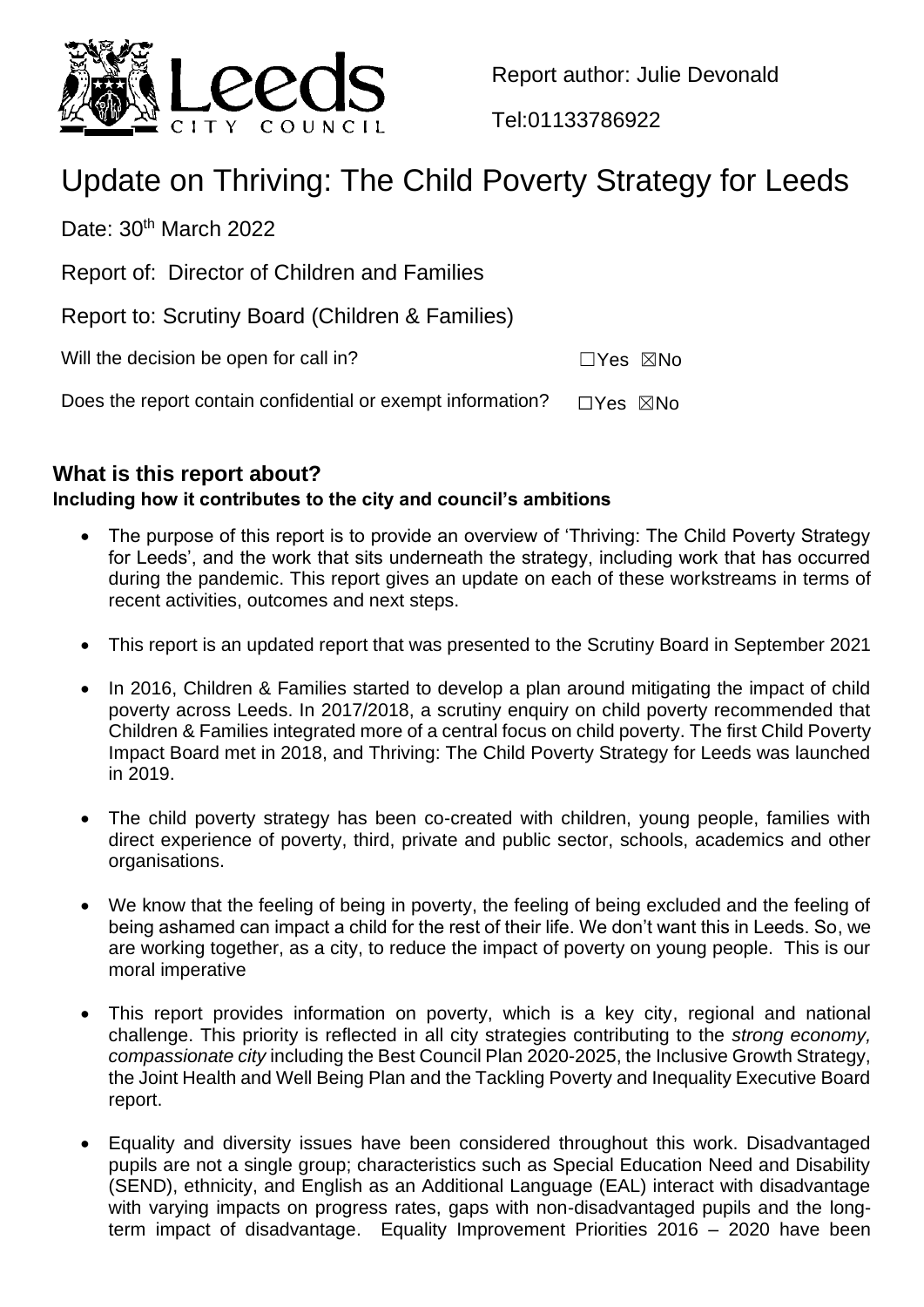developed to ensure that the council meets its legal duties under the Equality Act 2010 by helping the council to identify work and activities that reduce disadvantage, discrimination, and inequalities of opportunity.

- The work fulfils some of the best council objectives and priorities as defined in the Best Council Plan 2020-2025. These include; improving educational achievement gaps; providing skills programmes and employment support; improving school attendance and reducing the percentage of young people who are not in Education Employment or Training (NEET).
- The strategy aligns with local and city-wide strategies such as the Priority Neighbourhoods work, the Children and Young People's Plan, Child Friendly Leeds, Future in Mind Strategy, and the Best City for Learning.
- This strategy directly relates to most of the Best Council Plan priorities:
	- tackling poverty, helping everyone benefit from the economy to their full potential
	- reducing health inequalities and supporting active lifestyles
	- making Leeds the best city for children and young people to grow up in
	- improving the quality of lives and growing the economy through cultural and creative activities
	- providing homes of the right quality, type and affordability in the right places and minimising homelessness
	- keeping people safe from harm and promoting community respect and resilience
- This strategy relates to the council priority around the climate emergency. As the climate continues to change, extreme weather patterns across the globe will become increasingly common. The knock-on effects of these changes will be profound; however, it is hard to determine what specifically they will look like. What is certain is that there will be scarcity of various resources, such as food and energy, which could lead to price increases, which will have a disproportionate impact on people who live in poverty. We should seek to mitigate the impact of poverty and reduce insecurity and inequality around these basic needs to build strengthened communities for the future.

## **Recommendations**

That the Scrutiny Board endorses the strategic framework in place to mitigate the impact of child poverty, and the work being undertaken by the council and other partners in the key areas of activity.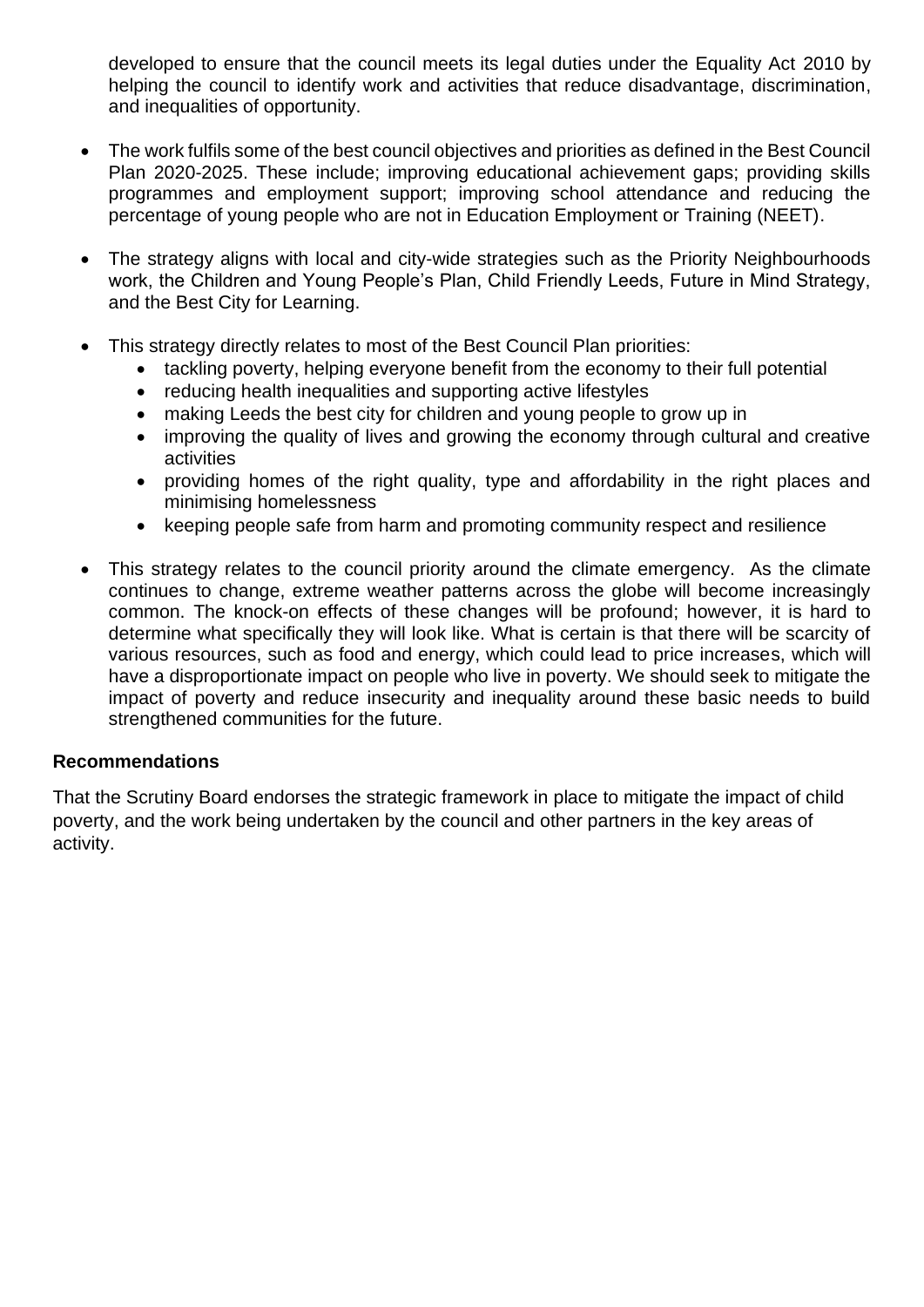## **Why is the proposal being put forward?**

1. The purpose of this report is to provide an overview of 'Thriving: The Child Poverty Strategy for Leeds', and the work that sits underneath the strategy, including work that has occurred during the pandemic. This report gives an update on each of these workstreams in terms of recent activities, outcomes and next steps.

## **What impact will this proposal have?**

| <b>Wards Affected:</b>            |      |                |  |
|-----------------------------------|------|----------------|--|
| Have ward members been consulted? | ⊓Yes | $\boxtimes$ No |  |

## **What consultation and engagement has taken place?**

2. Extensive consultation has been carried out with regards to this strategy, with private, public, third and education sectors, children, young people and parents, universities and community groups.

## **What are the resource implications?**

3. Each project has an individual resource implication. Where possible, a partnership approach has been implemented to pool resources from a variety of directorates and sectors across Leeds.

## **What are the legal implications?**

4. There are no legal implications.

## **What are the key risks and how are they being managed?**

5. None.

## **Does this proposal support the council's 3 Key Pillars?**

☒Inclusive Growth ☒Health and Wellbeing ☒Climate Emergency

## **Options, timescales and measuring success**

## **a) What other options were considered?**

6. This is an agreed corporate wide strategy which is ongoing.

## **b) How will success be measured?**

7. The outcomes and outputs set out in Appendix One report the outcomes and outputs of each project.

## **c) What is the timetable for implementation?**

8. This is an ongoing strategy.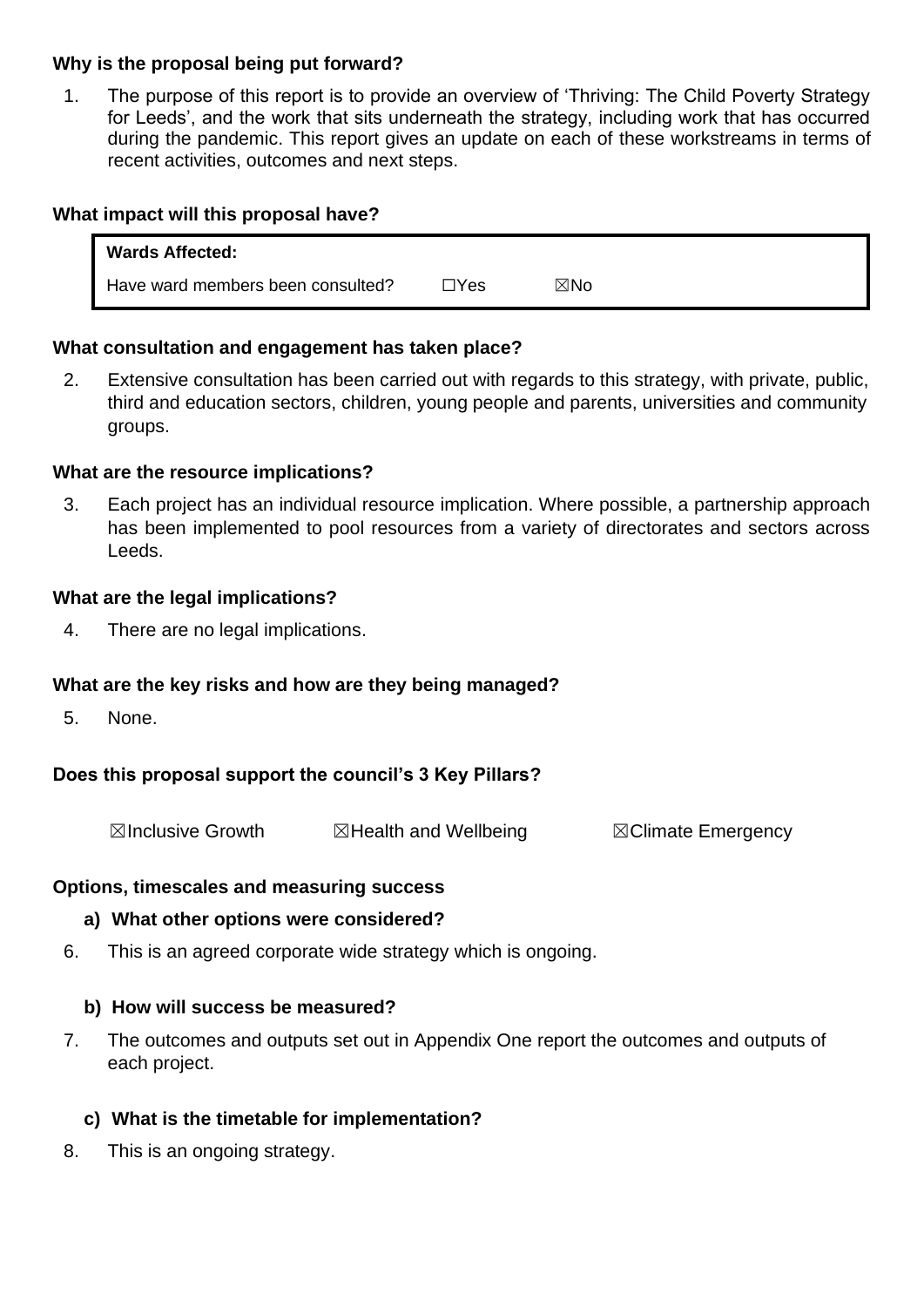## **Appendices**

9. Appendix 1 – Update on Thriving: The Child Poverty Strategy for Leeds

## **Background papers**

10. None.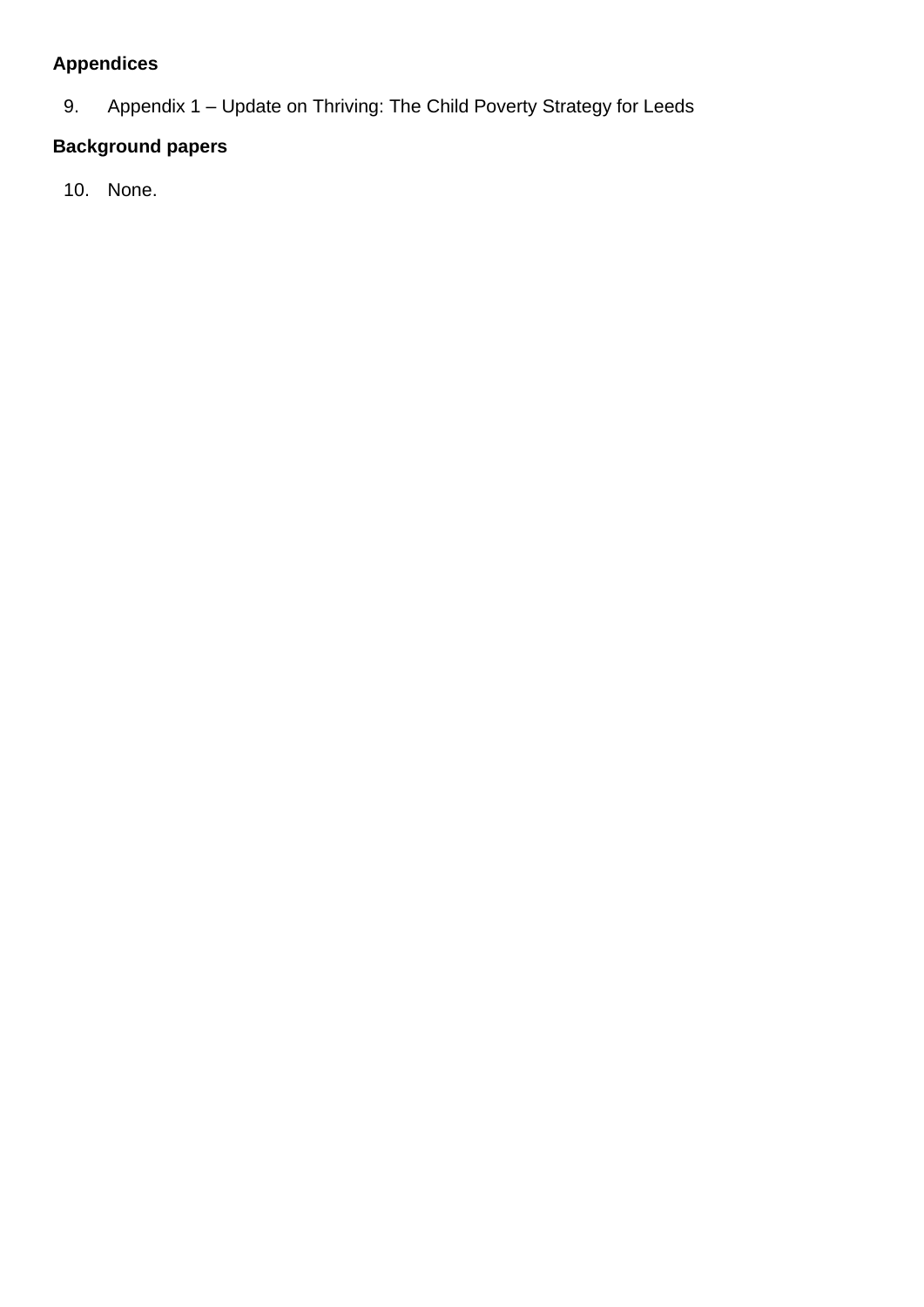#### **Appendix One**



## **Update on Thriving: The Child Poverty Strategy for Leeds**

#### **1. Main issues**

This report will provide an overview of Thriving, the Leeds Child Poverty Strategy and the various workstreams that sit underneath the strategy. It will also detail our responses to the COVID-19 pandemic and ongoing work, impact and next steps.

Joseph Rountree Foundation's report<sup>1</sup> published in early 2022 outlined the picture of poverty in the UK at the start of 2022, referencing that we do not yet know the full impact of the pandemic. Deriving its data from the latest published data from 2019/20 Department of work and Pensions<sup>2</sup>, it states the 1 in 5 people (22%) are living in relative poverty – which is 14.5 million people. Of these 4.3 million are children (31%). This latest data tells us that almost 1 in 3 children in the UK are living in poverty (31%). which equates to 31% of children or 9 in a classroom of 30. This is a 12-year high. Nearly half of children in lone-parent families live in poverty, compared with 1 in 4 of those in couple families. Of the working-age adults, lone parents are by far the most likely of any family type to be struggling with poverty. The poverty rate for children in larger families with three or more children is now back to around where it was in 1996/7 (48%). Children from Black and minority ethnic groups are more likely to be in poverty: 46 per cent are now in poverty, compared with 26 per cent of children in White British families

An article<sup>3</sup> by Community Care updated/published in January 2022 detailed that child poverty rises linked to 10,000 more children going into care over 5 years. The research<sup>4</sup>, which is currently being peerreviewed, suggests 10,356 more children living in English local authority areas became looked after than would have been the case had poverty levels remained at 2015 levels. The research team's modelling showed that within English local authorities, between 2015 and 2020, a 1% increase in child poverty was associated with an additional five children entering care per 100,000 population.

The price cap changes to energy bills are set to exacerbate financial challenges for families who are already living in poverty. A recent publication from Citizens Advice Bureau<sup>5</sup> states that frontline advisors are already seeing a 40% increase in people seeking help on fuel debts. Further rises to the energy price cap will put energy bills as a proportion of benefit levels at a generational high and tip many more into hardship, according to Citizens Advice. They estimate that the average proportion of core income-based benefit spent on energy bills this year will be 37%, compared to 14% in 2002.

Poverty is estimated to affect 173,600 people across Leeds (after housing costs are deducted from income (DWP), 2019/20). Child poverty is increasing, in Leeds and nationally, and it is having very serious impacts on children, the adults children become, and on the societies in which children live in poverty. Latest local data 6 from the DWP for year end 2020 revealed 24% of children under 16 (36,496) in Leeds lived in poverty (before housing costs are deducted from income) which is an increase of 9% in a year. This compares to the national figure where 19% of children under 16 lived in poverty (before housing costs are deducted from income).

Poverty intersects with other demographics such as class, ethnicity, age, disability and gender; 46% of children who are from black and minority ethnic groups live in poverty, compared with 26% of children in white British families. Nearly half of those who live in poverty are either a disabled person or live with a disabled person<sup>7</sup>, and the poverty rate for families with a disabled family member rose from 28% in 2011 to 30% in 2017<sup>8</sup>. Women are more likely than men to live in poverty, with 20% of women experiencing

<sup>&</sup>lt;sup>1</sup> [Joseph Rowntree](https://www.jrf.org.uk/report/uk-poverty-2022) Foundation

<sup>2</sup> [Department of Work and pensions \(updated annually\)](https://www.gov.uk/government/collections/children-in-low-income-families-local-area-statistics)

<sup>&</sup>lt;sup>3</sup> [Community](https://www.communitycare.co.uk/2022/01/06/child-poverty-responsible-10000-additional-entries-care-system-five-years-research-suggests/) care

<sup>4</sup> [SSRN](https://papers.ssrn.com/sol3/papers.cfm?abstract_id=3972210)

<sup>&</sup>lt;sup>5</sup> [Citizens Advice Bureau](https://www.citizensadvice.org.uk/about-us/about-us1/media/press-releases/soaring-price-cap-set-to-leave-energy-bills-as-a-proportion-of-benefits-levels-at-generational-high/)

<sup>6</sup> Department of Work [and pensions \(updated annually\)](https://www.gov.uk/government/collections/children-in-low-income-families-local-area-statistics)

<sup>7</sup> [Disability Rights UK](https://www.disabilityrightsuk.org/news/2020/february/nearly-half-everyone-poverty-either-disabled-person-or-lives-disabled-person)

<sup>&</sup>lt;sup>8</sup> [Joseph Rowntree Foundation](https://www.jrf.org.uk/data/poverty-rates-families-disabled-person)

<sup>9</sup> Citizens [Advice June 2021](https://www.citizensadvice.org.uk/about-us/about-us1/media/press-releases/fix-universal-credit-or-risk-irreparable-covid-scarring-says-citizens-advice1/)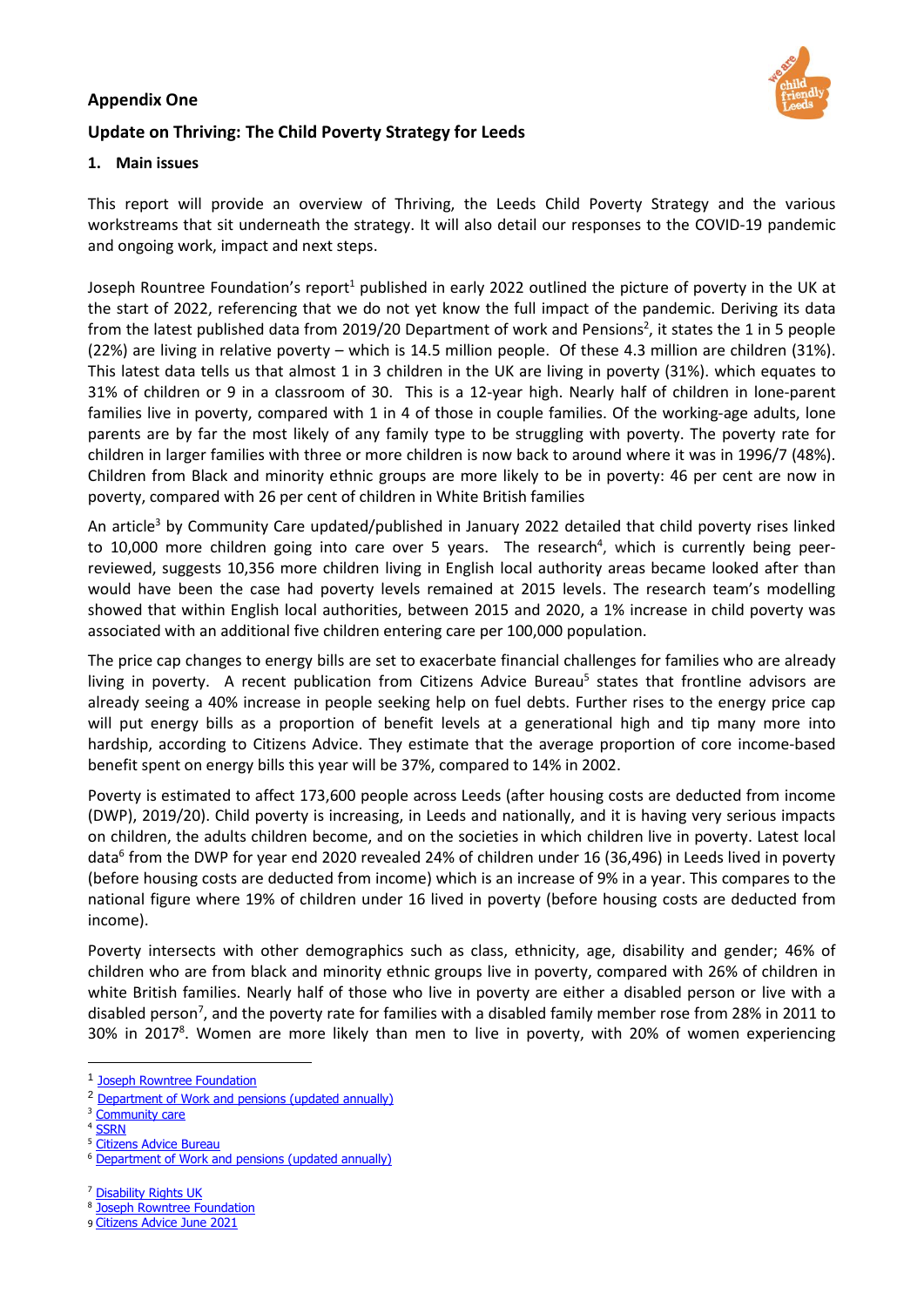poverty compared to 18% of men. Forty-five per cent of single parents - of which 90% are women<sup>9</sup> - are living in poverty<sup>10</sup>.

#### **Impact of the COVID-19 pandemic**

Over the next few years, we will start to see statistics that show the extent of poverty across the UK, and how this has been exacerbated by the COVID-19 pandemic. Early indications appear to show that those who were previously experiencing poverty have been pushed deeper into poverty, and those who were previously living above the poverty line have been pushed into poverty. The pandemic has worsened existing inequalities, with vulnerable children facing severe and long-term impacts.

Prior to the pandemic, 3 million people in the UK were behind with one or more key household bills<sup>11</sup>. Since then, the COVID-19 pandemic has reduced household income, led to a rise in unemployment, resulted in significant increases in claims for Universal Credit, and led to six million people falling behind on bills<sup>12.</sup>

The benefit system has been crucial to the national COVID-19 response but has been under extraordinary pressure from an unprecedented wave of applications for Universal Credit (UC). In December 2021 the provisional figure for the total number of people claiming UC in Leeds local authority area is 71,041; this includes all claimants whether they are in employment or not in employment and is 13.6% of working age population (WAP), which is lower when compared to 14.0% in England and 15.6% in West Yorkshire. There is an increase of 583 claimants on the previous month in November 2021 and an increase of 100% since March 2020. The number of people claiming UC in Leeds that were not in employment in November 2021 is 41,609, which is 8.0% of the working age population. This is a decrease of 617 claiming on the previous month in October 2021 and an increase of 76% since March 2020.

All wards in Leeds have seen an increase in people claiming UC due to not being in employment, with the highest impact on our poorest wards. The most affected wards are Gipton and Harehills, where claimants have increased from 10.6% of WAP, 2,210 claimants in March 2020 to 20.7% of WAP, 4,309 in November 2021, and Burmantofts and Richmond Hill ward where claimants have increased from 11.0% of the working age population, 2,068 claimants in March 2020 to 17.3% of the working age population,3.253 claimants in November 2021.



- <sup>10</sup> Women'[s Budget Group](https://wbg.org.uk/blog/dwp-data-reveals-women-continue-to-be-worst-affected-by-poverty/)
- <sup>11</sup> [University of Birmingham](https://www.birmingham.ac.uk/Documents/research/Public-Affairs/Poverty-household-debt-and-COVID-19-Rowlingson.pdf)
- <sup>12</sup> [Citizens](https://www.citizensadvice.org.uk/about-us/how-citizens-advice-works/media/press-releases/six-million-fall-behind-on-bills-because-of-coronavirus-with-carers-shielders-and-key-workers-hardest-hit/) Advice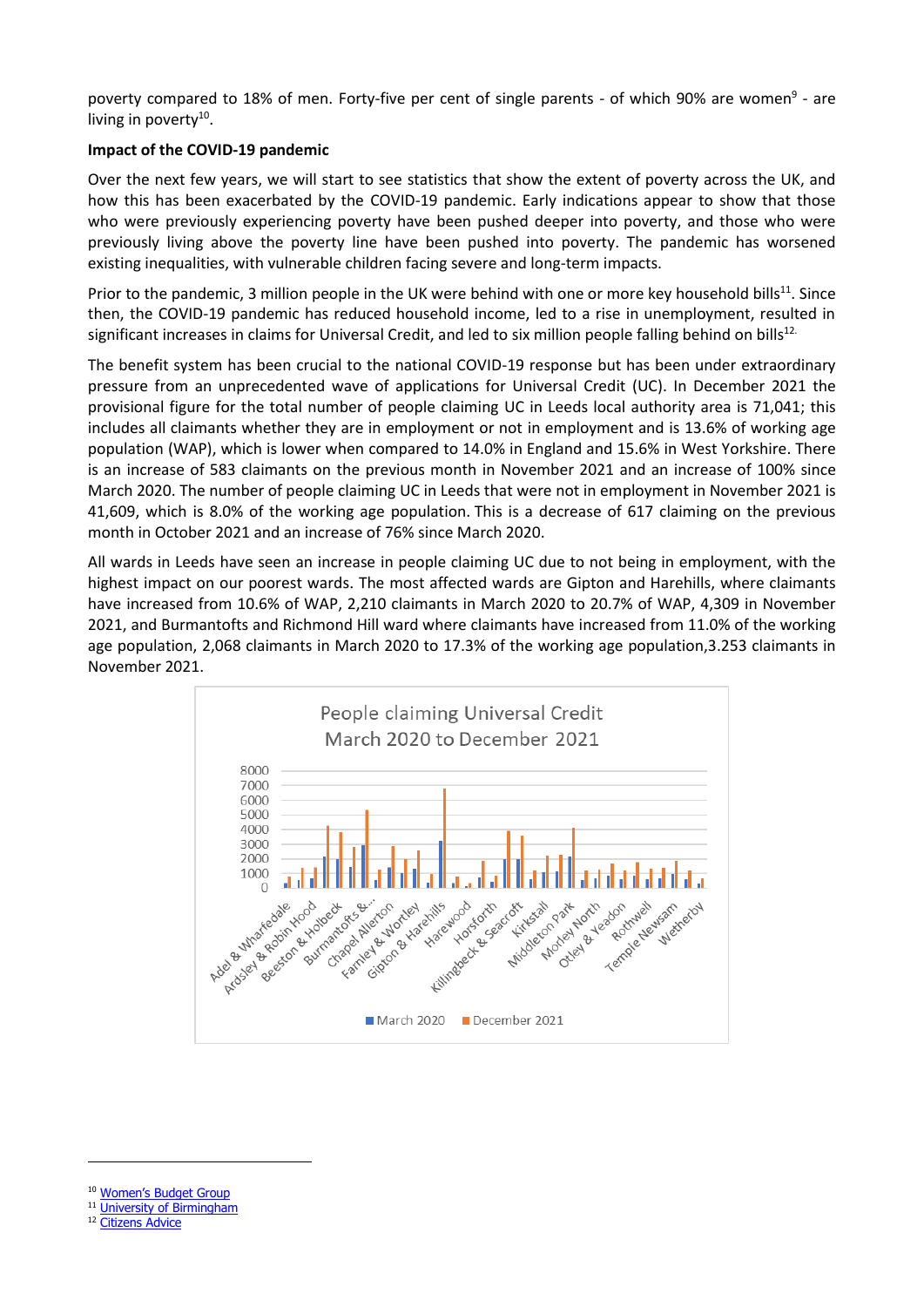The number of children who are eligible for benefits-related free school meals (FSM) has also increased substantially. Data from the January 2021 census showed 30,599 pupils to be eligible, of which 5,299 were reported to not take up the offer of the FSM (82.7% take-up). Recent data (February 2022) shows that 33,325 pupils are entitled to a FSM.

The former Children's Commissioner has estimated that, as a direct result of the pandemic, 300,000 additional children have been pushed into poverty nationally. She has written that COVID-19 has exposed and amplified the existing inequalities which face children "*Those children already facing the worst life chances have felt the greatest burden from the virus and our response to it… Unless we act now, COVID-19 will become an inter-generational crisis, with the impact of the economic fall-out on parents determining the future prospects of their children*" 13 .

#### **2.0 Background information**

#### **2.1 Measures of child poverty**

One of the difficulties in discussing child poverty is that there is not one accepted measure of child poverty. Different people define and measure poverty in different ways.

The government use two main measures, relative poverty and absolute poverty:

- Those who live in relative poverty have a household income of less than 60% of the current UK average - so households whose total earnings are currently less than £17,760 are living in relative poverty. One in five households in the UK have an income below the poverty line after housing costs, and 30% of children live in households below the poverty line after housing costs<sup>14</sup>.
- The government's definition of absolute poverty is not the same as other organisations' definition of absolute poverty. It is not an international poverty line, and it is not defined as being able to afford basic essentials. The government's definition of absolute poverty is those who earn less than 60% of the median income of 2010/11. So, households currently living on less than £13,166 after housing costs are living in absolute poverty.

However, poverty cannot just be measured in terms of household income. Because of this, in Leeds, we take a wider understanding, alongside the statistics. Poverty is about what you possess in comparison to what the society around you has.

#### **2.2 Causes of Child Poverty**

*"Child poverty is not inevitable. In the past, child poverty levels in the UK have been significantly lower* than they are today<sup>" 15</sup>. There is a debate around the causes of poverty that tends to blame individuals for their circumstances. Some people point to addiction, worklessness and lack of aspiration as the causes of poverty. People who live in poverty, however, are not to blame for their poverty. Research shows that people who live in poverty do not do anything differently from those who do not live in poverty (Main & Mahony, 2018), they are trying to achieve the same outcomes with less resources, fewer opportunities, and more barriers to success. There is not a simple answer for what causes poverty, instead there are different aspects that often have some interplay between them: "Poverty rarely has a single cause. A range of factors including rising living costs, low pay, lack of work, and inadequate social security benefits together means some people do not have enough resources" ([Child Poverty Action Group\)](https://cpag.org.uk/child-poverty/causes-poverty).

<sup>&</sup>lt;sup>13</sup> Children's C[ommissioner,](https://www.childrenscommissioner.gov.uk/wp-content/uploads/2020/09/cco-childhood-in-the-time-of-covid.pdf) 2020

<sup>&</sup>lt;sup>14</sup> [Child Poverty Action Group](https://cpag.org.uk/child-poverty/measuring-poverty)

<sup>&</sup>lt;sup>15</sup> [Child Poverty Action Group](https://cpag.org.uk/child-poverty/solutions-poverty)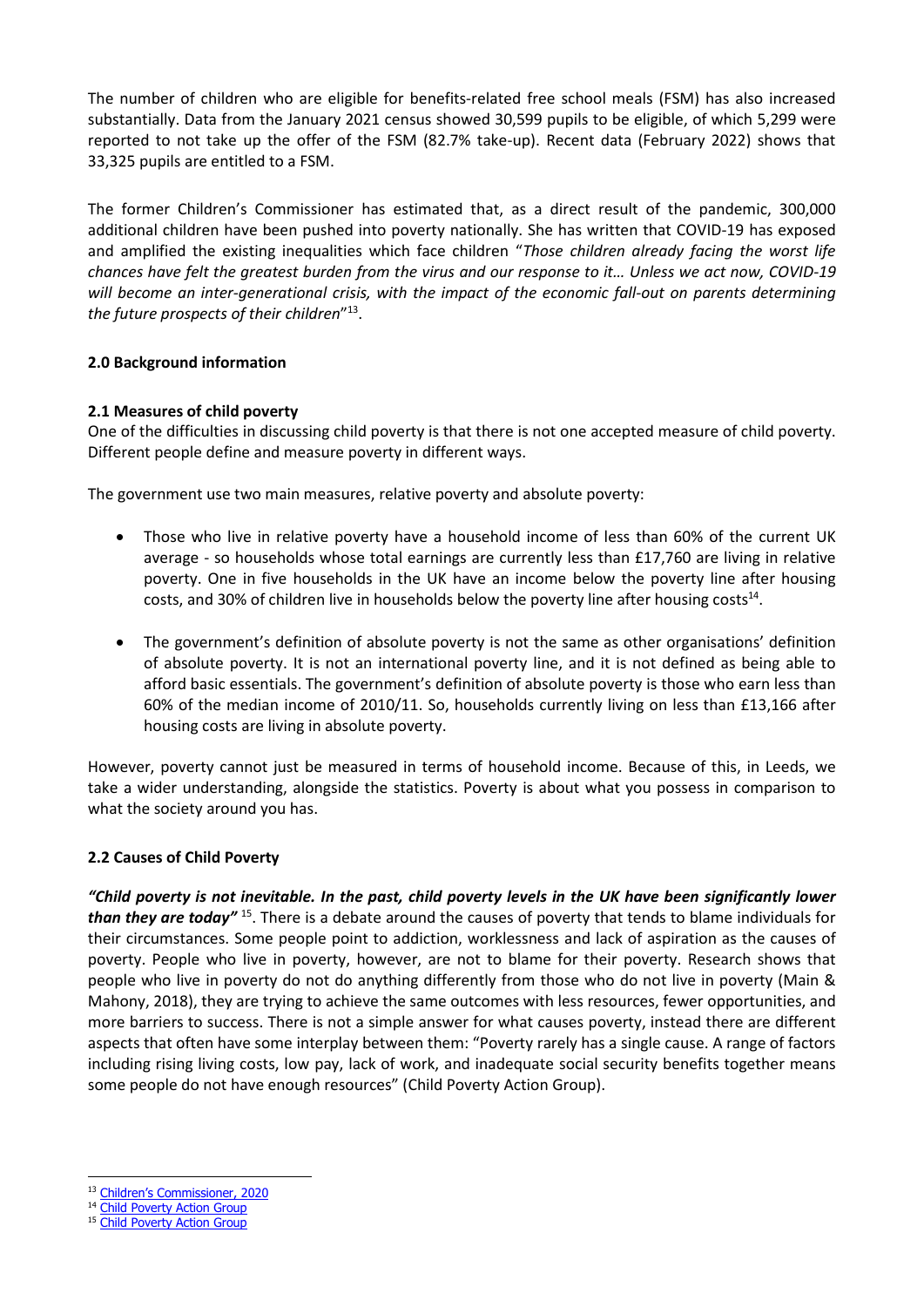#### **Living Costs**

Increasing costs of rent have resulted in poverty rises in northern England and the Midlands (End Child Poverty). Price rises are outpacing wages, putting pressure on low-income households. Many of these are essential costs, such as food, energy and transport. Households on low incomes tend to be more reliant on public transport, so the increasing costs of buses, trains and coaches is restricting the access of people on low incomes to low-priced food, jobs and accessing healthcare and other services. Energy costs and food costs are increasing year on year, with increases in the prices of food and fuel costing the UK's poorest households an extra £130 per year in 2018<sup>16</sup>.

#### **Employment**

"The long-term deterioration of the terms of employment for workers in the lowest-paid 20 per cent of the UK labour market has been a major cause of enduring poverty in the UK. Low wages, the high cost of childcare and part-time work all conspire to reduce incomes. Many low-paid jobs offer no opportunities to progress to better work and better wages. Others are insecure, with unpredictable hours and incomes" <sup>17</sup>. People who are not working overwhelmingly want to work, but face barriers to employment (Child Poverty Action Group), such as ill-health, childcare and caring responsibilities for family members. In the past, there has been a focus on strengthening the social security system to ensure that those who are in low paid jobs, or who aren't working, are provided with support so that they don't fall into poverty. However, ongoing welfare reforms are contributing to increases in child poverty.

#### **Social Security**

"In-work benefits, such as Universal Credit, are currently insufficient to overcome these labour market challenges and keep people out of poverty. In addition, the very high costs of housing and childcare increase families' risk of poverty. It is generally accepted that where people are out of work or don't earn enough money, the social security system should provide a safety net to prevent them falling into poverty. Unfortunately, this is not the case."<sup>18</sup>. The Economic Affairs Committee presented evidence to the Government<sup>19</sup> showing that the five-week wait for the first Universal Credit payment had a damaging impact on adults and children. This wait is the main factor pushing people into deep poverty, entrenching debt and disproportionately harming women and disabled people. Universal Credit has been named as a key factor in causing soaring rent arrears and the increasing use of foodbanks.

A list of suggested actions that could be taken to lift families out of poverty can be found through Child Poverty Action Group<sup>20</sup>, however ensuring decently paid jobs, providing good, accessible childcare, improving the social security system and having a central focus on tackling child poverty would all help*. "Modest increases in income reduce hardship swiftly and effectively. In 2001, child poverty was 400,000 lower than in 1999 and severe hardship among out-of-work families almost halved – from four in 10 to less than one-quarter in just two years"* <sup>21</sup> .

#### **2.3 The Leeds Approach**

 **I**n 2016, Children & Families started to develop a plan around mitigating the impact of child poverty across Leeds. In 2017/2018, a scrutiny enquiry on child poverty recommended that Children & Families integrated more of a central focus on child poverty. The first Child Poverty Impact Board met in 2018 and Thriving: The Child Poverty Strategy for Leeds was launched in 2019.

The child poverty strategy has been co-created with children, young people, families with direct experience of poverty, third, private and public sector, schools, academics and other organisations.

<sup>19</sup> [The Economic Affairs Committee](https://publications.parliament.uk/pa/ld5801/ldselect/ldeconaf/105/10502.htm)

<sup>21</sup> [Child Poverty Action Group](https://cpag.org.uk/child-poverty/solutions-poverty)

<sup>&</sup>lt;sup>16</sup> [Joseph Rowntree Foundation](https://www.jrf.org.uk/blog/rising-cost-living-will-hit-low-income-households-hard-2018)

<sup>17</sup> [Child Poverty Action Group](https://cpag.org.uk/child-poverty/solutions-poverty)

<sup>18</sup> Child [Poverty Action Group](https://cpag.org.uk/child-poverty/solutions-poverty)

<sup>20</sup> Child Poverty Action Group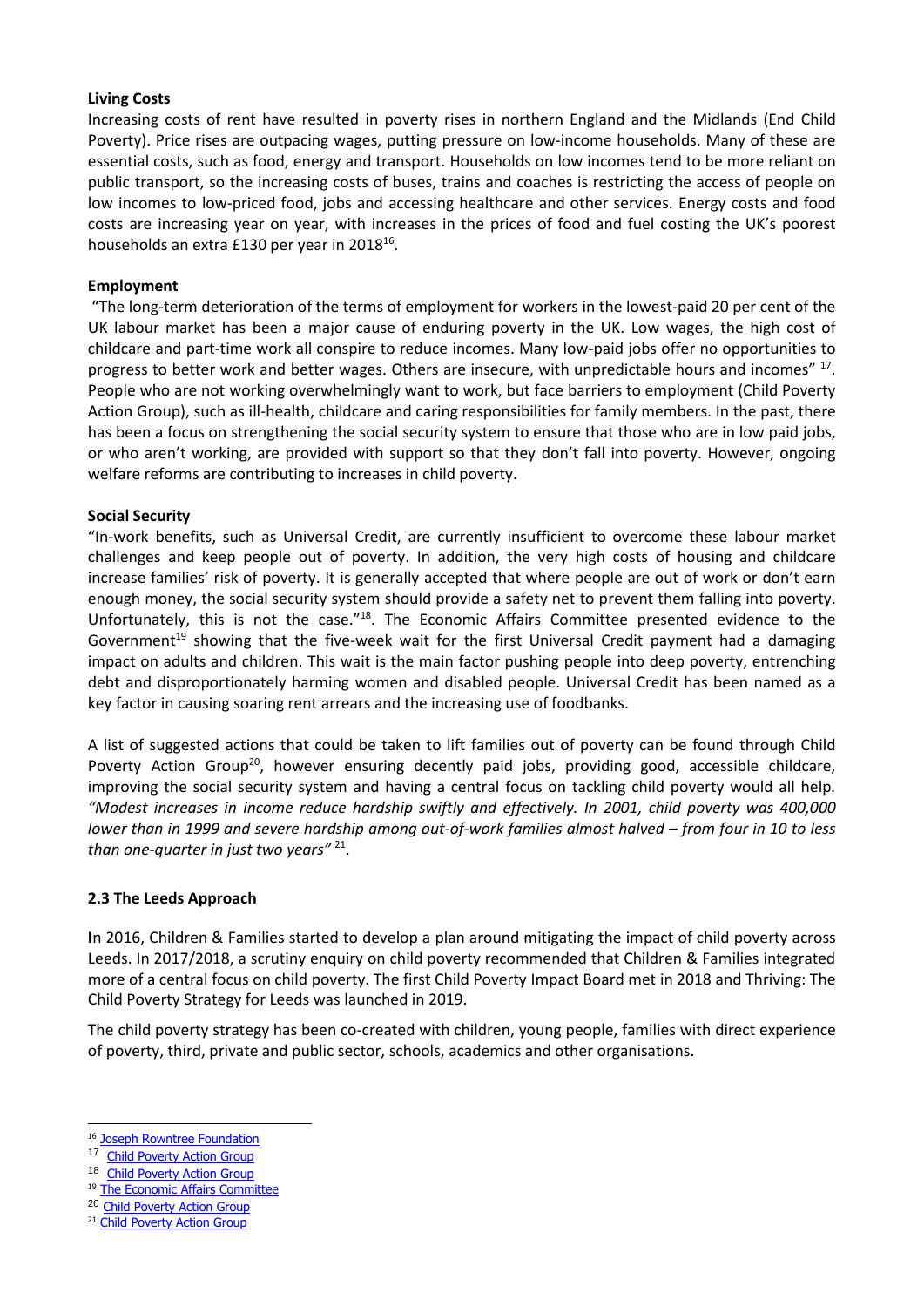We know that the feeling of being in poverty, the feeling of being excluded and the feeling of being ashamed can impact a child for the rest of their life. We don't want this in Leeds. So, we are working together, as a city, to reduce the impact of poverty on young people.

#### This is our moral imperative

There are 7 workstreams which sit under the Child Poverty Impact Board:

- 1. Readiness for learning and school-aged education
- 2. Housing and provision
- 3. Empowering families and safeguarding
- 4. Financial health and inclusion
- 5. Transitions and employment
- 6. Best start for health and wellbeing
- 7. Green spaces

#### **Our Ambitions**

- We will be innovative, together, to break down the barriers that poverty creates.
- We will be brave, together, to revolutionise the way that Leeds works with children, young people and families who live in poverty.
- We will fight, together, to ensure that every child and young person who experiences poverty can thrive.

#### Thriving has **five fundamental principles**:

- 1) All work needs to be informed by the knowledge of children, young people and parents/carers
- 2) All projects need to work with a wide variety of partners
- 3) The focus is on changing structures, not individuals
- 4) We need to reframe the language and understandings that are used
- 5) Research is incorporated into every project

#### **3.0 Main issues**

This section provides an update on each impact workstream, the projects that sit within the impact workstreams and details responses to COVID-19, impact and next steps.

#### **3.1 Financial Health & Inclusion**

The aim of this workstream is: *We want every family to be equipped with the support, guidance and opportunities needed to live financially secure and stable lives.* This workstream is led by Lee Hemsworth, Chief Officer Customer Access and Welfare Communities and Environments.

The main projects are: Financial health and inclusion support directly to families; Increasing engagement in wider support and guidance to families to support financial health and inclusion; and Ensuring knowledge and understanding of financial health and inclusion issues and support.

## *3.1 Priority 1: Increasing engagement in financial health and inclusion support directly to families*

#### **Update on recent activities including impact of COVID**

The key areas of activity for priority 1 are the Healthy Holidays programme, Household Support Fund, and Free School Meal uptake.

#### **a) Healthy Holidays**

Leeds City Council leads the Healthy Holidays programme, which has been running since 2017, in partnership with Leeds Community Foundation. The programme provides enriching activities and healthy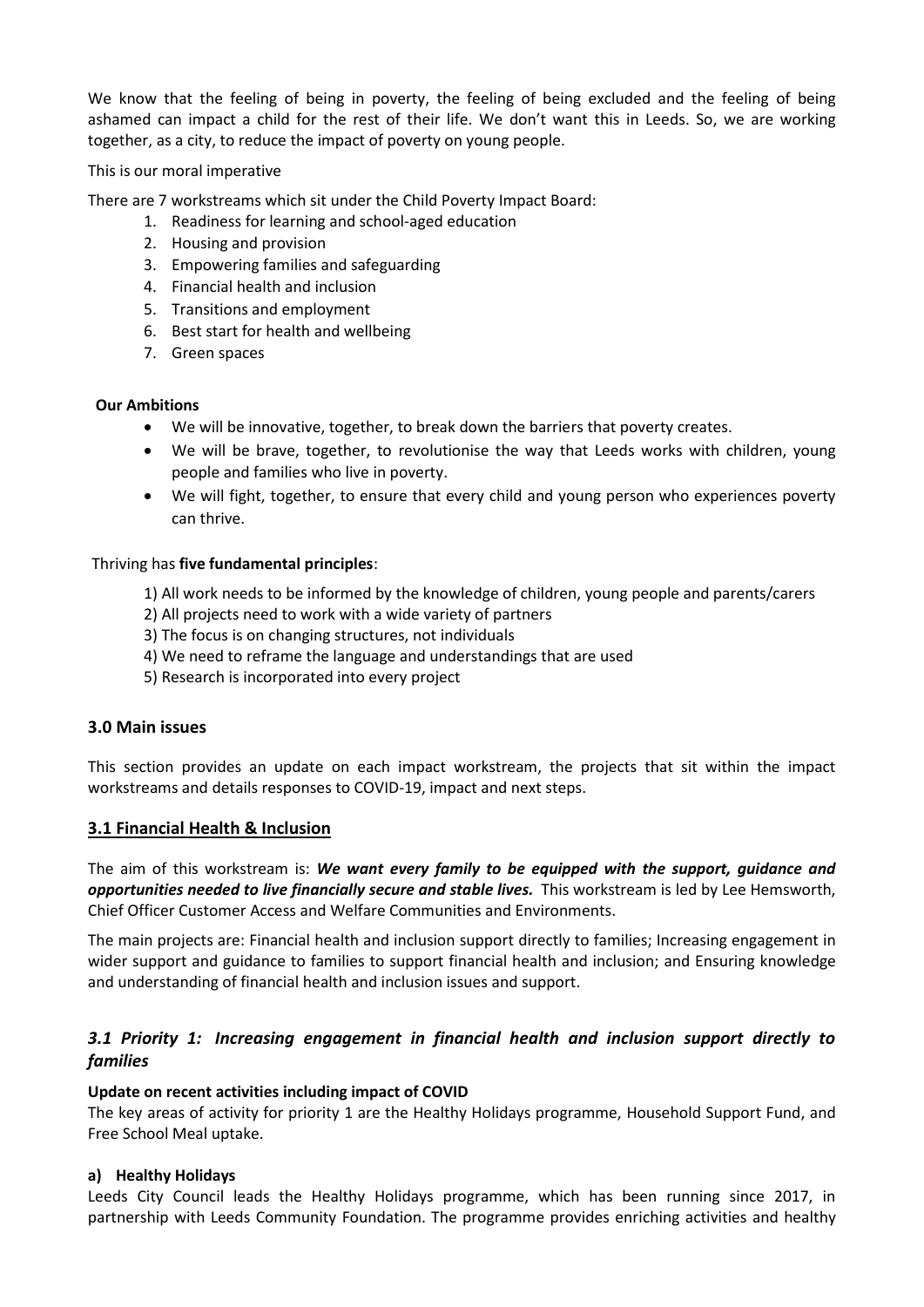food to children living in poverty in the city. In 2021, the Department for Education allocated Leeds £3.8 million for delivery of holiday programmes over the Easter, summer and Christmas holiday periods.

Over 140 providers, including schools, third sector organisations and council provision reached thousands of children and young people in 2021. Provision was a mixture of face to face, online or activities delivered to homes over Easter and Christmas, due to COVID impacts, and provision was fully face to face for summer 2021.

Activities over in 2021 have included: assault courses, food preparation, pottery painting, cooking, professional artist visits, multisport, forest school, PSHE/ SEMH, podcasts, trips out, theatre trips, lego, drawing, gymnastics, go-karting, rocket building, sports tournaments, computing, recycling sessions, scooting, circus skills, BMX, golf, dance, Ping-Pong, health and wellbeing, nutrition, active maths & literacy, theatre school, arts & crafts, den building, campfire cooking, skateboarding, climbing, bouncy castles, science experiments, obstacle course, reptile visits, yoga, free play, acrobatic skills, story time, T-shirt printing, home-made board games, face painting, archery, teacher led multi-sensory play, jewellery making, animal encounters, water slide, swimming, confidence building sessions, zoom cooking sessions.

The programme focuses on providing food and activities, and also provides a huge range of additional benefits to children, young people, families and organisations in Leeds. These benefits include: relationship building, safeguarding, mental & physical health, link into wider support networks, social support, friendships, stability, confidence, reducing isolation, wider experiences, fun, informal learning, and lifelong habit building.

Additional support was provided by a wide range of council and external providers, which complimented the programmes. Food support was provided through Catering Leeds, Fareshare, Rethink food, Hamara and Give a Gift. Active Leeds ran swimming catch up programmes which were attended by over 1,300 pupils, Parks & Countryside's provided trips to Temple Newsam and Lotherton, LS14 Trust delivered over 27,000 activity packs and information leaflets were distributed to providers.

The Department for Education have confirmed that the programme will be funded for the next 3 years. For 2022, Leeds City Council has been allocated over £3.4million for delivery over the Easter, summer & Christmas school holidays.

#### **b) Household Support Fund**

Following the ending of the COVID Local Support Grant funding at the end of September 2021, in October 2021 the Department for Work and Pensions announced that a new Household Support Fund would be made available to local authorities in England to support those most in need this winter with the costs of food, fuel and essential items between October 2021 and March 2022. At least 50% of the total funding must be for families with children. Leeds City Council has been allocated £7.1 million, and is using the funding in a number of ways including;

- Food support for all children and young people eligible for free school meals and in low-income households for October, Christmas and February school holidays
- Food support for families on low income with children aged 0-4
- Support for care leavers on low income
- Fuel support for families in receipt of Council Tax Support
- Funding for charities and food aid providers

#### **c) Free School Meals**

The Health and Wellbeing Service (HWS) work with the Council Tax and Benefits Service (CTBS) to support schools and communicate information relating to FSM and COVID-19. A face-to-face training event took place in October attended by 14 schools to share learning on FSM and Food Poverty. This course was delivered by the HWS in partnership with the CTBS. Full guidance on free school meals during the coronavirus outbreak is available [here.](https://www.gov.uk/government/publications/covid-19-free-school-meals-guidance/covid-19-free-school-meals-guidance-for-schools#covid-winter-grant-scheme)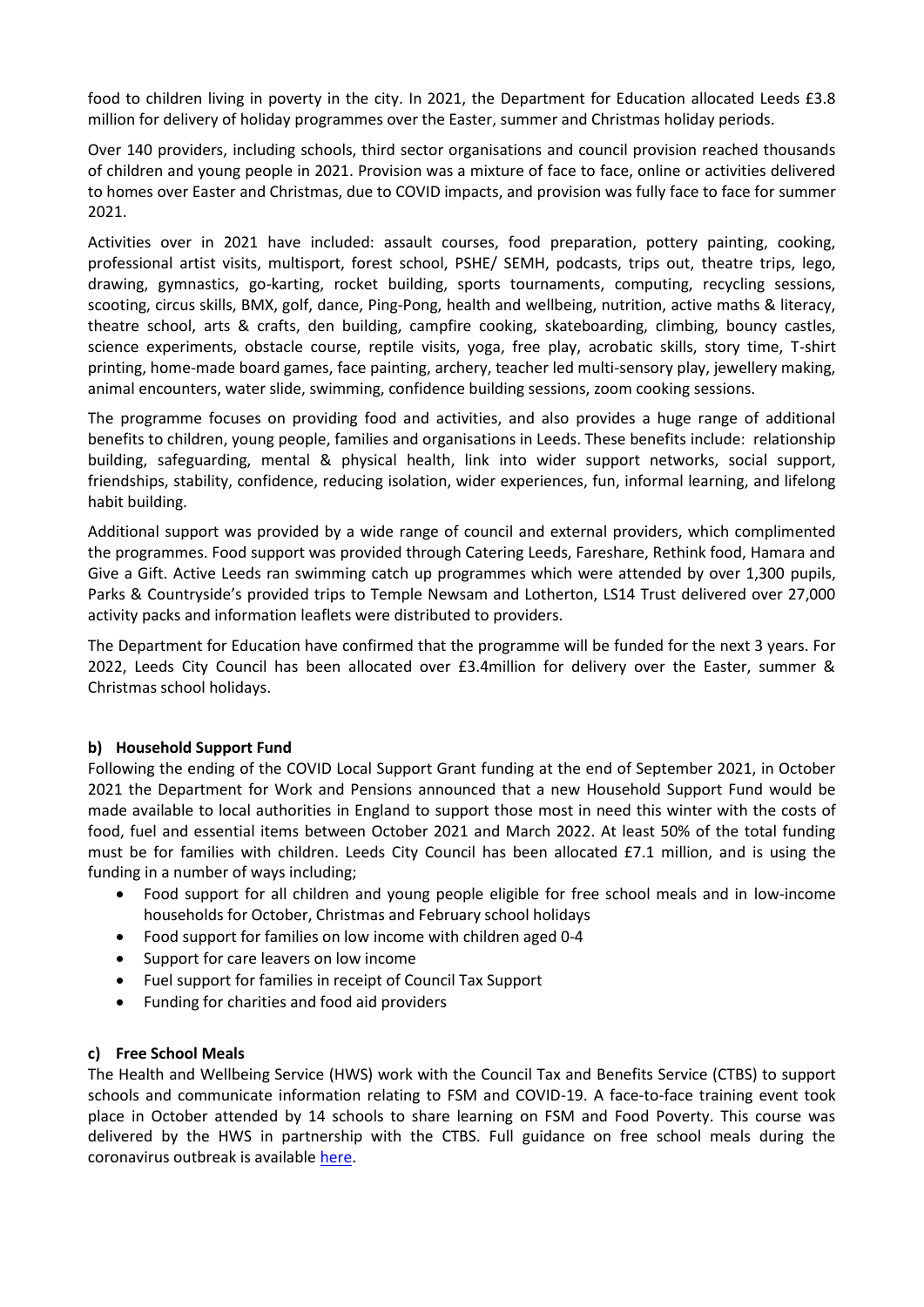#### **Outcomes and outputs**

#### **a) Healthy Holidays**

Summer provision was delivered through:

- 51 third sector groups
- 68 schools
- 5 Breeze camps
- 6 Youth Service provisions
- 26 Community Hubs

In total, all provisions reached:

- 14,239 children and young people
- 108,433 portions of food were provided

Christmas provision was delivered through:

- 42 third sector groups
- 44 schools
- 11 Community Hubs

For Christmas provisions reached:

- 6884 children and young people
- 30,387 portions of food were provided

For the year 2021, in total, all provisions reached:

- 27,000 children and young people across all holiday periods
- 202,000 portions of food were provided

#### **Feedback from school provisions:**

*"One attendee is on the child protection register, with Asylum Seeker status. Prior to coming to our school, the child missed a lot of education. Really keen to attend our holiday club as wanted to make new friends, which was successful. VERY keen on football and sports so thoroughly engaged and enjoyed the weeks' activities. The child said they had prayed for a 'good Christmas' and cried tears of joy when told about going to Old Trafford. "Going to Manchester United football ground is the BEST Christmas present EVER""*

*"A big thank you! The impact it has had on our students is huge and they thoroughly enjoyed the event. As a group of staff, we want to give our students experiences and skills that will change the way they see their future. The grant went along way to give them opportunities they would never have experienced normally. Thank you"*

#### **b) Household Support Fund**

By the end of February 2022, the funding had been used to support families with children in the following ways;

- Providing food support in school holidays for approximately 36,000 children and young people eligible for free school meals and in low-income households for each school holiday period in October, Christmas and February (approximately 144,000 in total)
- Providing food support for approximately 5,000 children aged 0-4 years living in low-income households.
- Supporting 700 care leavers on low income, with food and fuel costs.
- Providing Fuel support for over 16,000 families in receipt of Council Tax Support
- Providing additional support for over 100 families with children claiming Discretionary Housing Payments.
- Providing support with Council Tax payments for 800 families with children.
- Funding for charities and food aid providers through the Leeds Food Aid Network, Leeds Baby Bank and Zarach.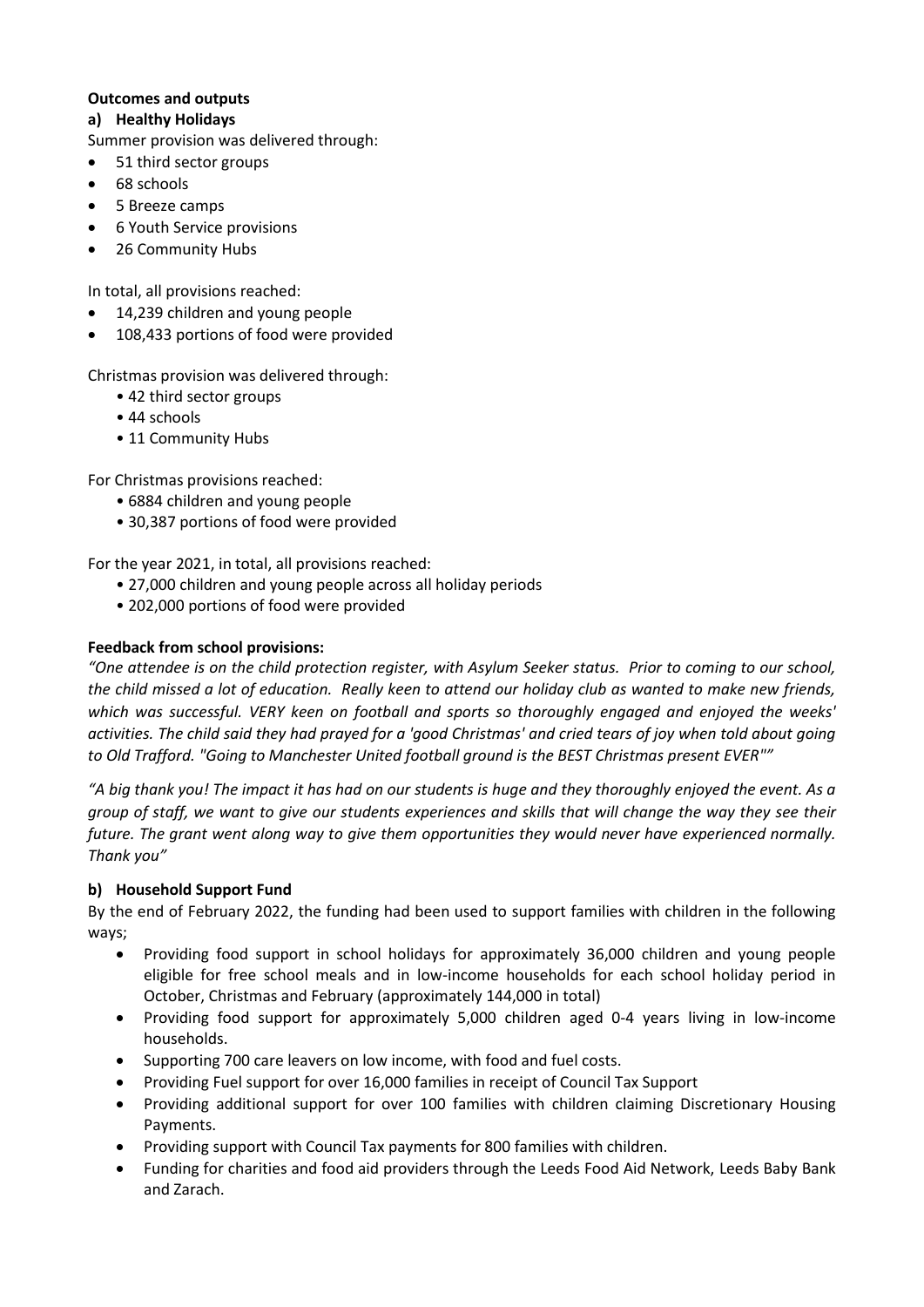#### **c) Free School Meals**

The number of pupils eligible for Free School Meals continues to grow, as a result of the changes made by Department for Education in light of the roll out Universal Credit and the proactive work carried out by LCC. The number of pupils eligible in Leeds for free school meals as of February 2021 is 33,325 children which is an increase of nearly 10% from last year. Take up of free school meals has been running consistently between 75% and 81% since 2013. This year there has been an increase above the trend to 82.7% which is positive news.

In terms of Universal Infant Free School Meals, which are available to all children in Reception, Year One and Year Two, recent data for Leeds, shows a decrease in take-up from 91.3% in 2019/20 to 87.9% at the October 2021 census. This maybe be due to the impact of the pandemic and classroom meals over the past year, this data will continue to be monitored closely. In addition, publicity material has recently been shared with school to encourage take up [School Wellbeing.](https://www.schoolwellbeing.co.uk/resources/a-quick-guide-to-increase-your-take-up-of-school-meals)

#### **Next steps**

In terms of Healthy Holidays planning for the 2022 programme is currently underway, with Easter delivery being the key focus.

Work continues to ensure that Household Support Funding is allocated and spent by the end of March. The government have not indicated whether there will be any further funding made available via the Household Support Fund beyond March 2022.

## *3.2 Priority 2: Increasing engagement in wider support and guidance to families to support financial health and inclusion*

#### **Update on recent activities including impact of COVID:**

In terms of engagement in wider support and guidance, current focus is on the Uniform Re-use scheme and gambling-related harm work.

#### **a) Uniform scheme**

Leeds City Council and Leeds Community Foundation have funded Zero Waste Leeds to bring a coordinated uniform reuse scheme to the city. The aim of the scheme is to reduce the amount of uniforms sent to waste, reduce the stigma of wearing second hand clothing and tackling poverty through encouraging more families to reuse and donate rather than to feel pressured to buy new uniform every term.

Despite the delays and difficulties caused by the COVID-19 pandemic, 'The Big Leeds School Uniform Giveaway' successfully launched in Summer 2021. As well as providing good quality, free school uniform, the shops provided a highly visible opportunity to promote the wider scheme. Details of the events were shared publicly and with cross Council colleagues and financial inclusion partners, specifically those supporting children and low-income families.

Uniform exchange promotional events are now taking place across the city, during half terms and seasonal periods. Various regular weekly exchanges have now also been established, alongside other support services.

In addition Zero Waste Leeds is now exploring additional opportunities, including 'Together for Sport' project, which aims to establish a framework for the donation and distribution of sport kit and equipment, and a Winter Coat Donation Campaign.

#### **b) Gambling Related Harm**

Communications and training remain the key priorities for 2021, informed by the learning from the My Health, My School survey results for 2019/2020. A Communications Plan was developed for 2021 and included content timed around key events, such as Safer Gambling Week. The Communications Team are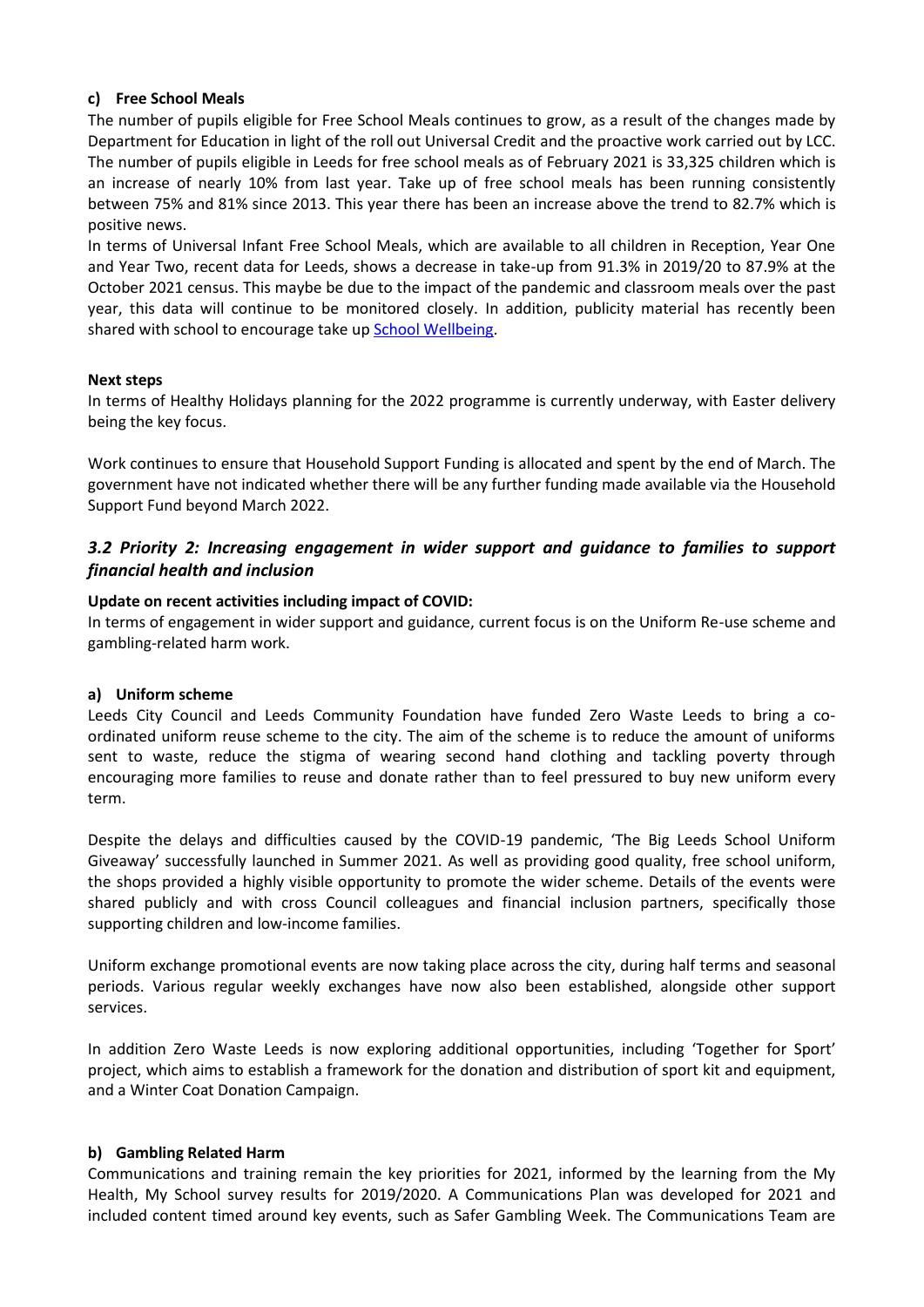supporting this work via Leeds City Council's corporate channels alongside the Financial Inclusion Team via the Money Information Centre social media accounts, supported by Public Health. Public Health are currently analysing the results from the My Health, My School survey results for 2020/2021, which will inform the forward plan for communications and training.

Public Health have supported charities YGAM and GamCare to establish links within Children's Services, including Children's Centres, Early Help, Youth Service and Workforce Development. This has resulted in the charities working in partnership to develop an offer for both primary, secondary and Post 16 settings, which was promoted via the Health & Wellbeing Service via their website and networking events.

Both agencies have independently delivered training workshops to Leeds City College. GamCare also worked in partnership with the council's workforce development team to offer training sessions aimed at foster carers, social workers and youth workers. As well as jointly delivering a with the Leeds Public Health team a webinar on Gaming, Gambling and Young People hosted by the PH Resource Centre which was attended by various local authority staff and third sector providers. The session was repeated during Safer Gambling week in November 2021.

Social media posts were scheduled for Children's Mental Health Week from 7-14<sup>th</sup> February with targeted messaging around gambling and mental health and links to the dedicated gambling pages for young people on Mindmate.

#### **Outcomes and outputs**

#### **a) Uniform Scheme**

There are now 273 uniform exchanges operating in the city, covering 92% of schools in Leeds. Work is now ongoing to provide targeted support and encouragement to identified schools that without an exchange, estimated to be less than 20 schools.

The Leeds School Uniform Exchange Facebook page has 2300 members, and a further 30 independent Facebook exchanges have also been established.

Over the summer a total of 44 'pop up shops' ran in various locations across the city, distributing an estimated total of 8,500 items. Based on the DfE's average uniform costs, this has saved Leeds families approximately £144,000. Zero Waste Leeds has also estimated the combined environmental impacts of the event; saving 1,700kg of potential textile waste and 30.600kg of CO2.

The Winter Coat Campaign received donations of over 300 coats, saving families an estimated £8,000.

#### **b) Gambling Related Harm**

The Gaming, Gambling and Young People training sessions held during November were attended by 35 people across the two sessions.

During Safer Gambling Week, social media posts covering topics relating to children, gambling and gambling were shared across both twitter and Facebook via the Leeds Money Information Centre accounts reached a total of 14,676 people with 233 engagements. The analytics show that parents were particularly interested in posts sharing tips around online gaming and gambling. This will help inform future communications planning.

#### **Next steps**

Work will continue to develop the Uniform Re-use scheme across the city, Zero Waste Leeds have received further funding from the council for phase 3 of the project and support for the 'Together for Sports' project. The projects will continue to link with Healthy Holiday activities.

In terms of the gambling-related harm work, the insight gathered over recent months will be used to inform future communications planning and training packages during 2022.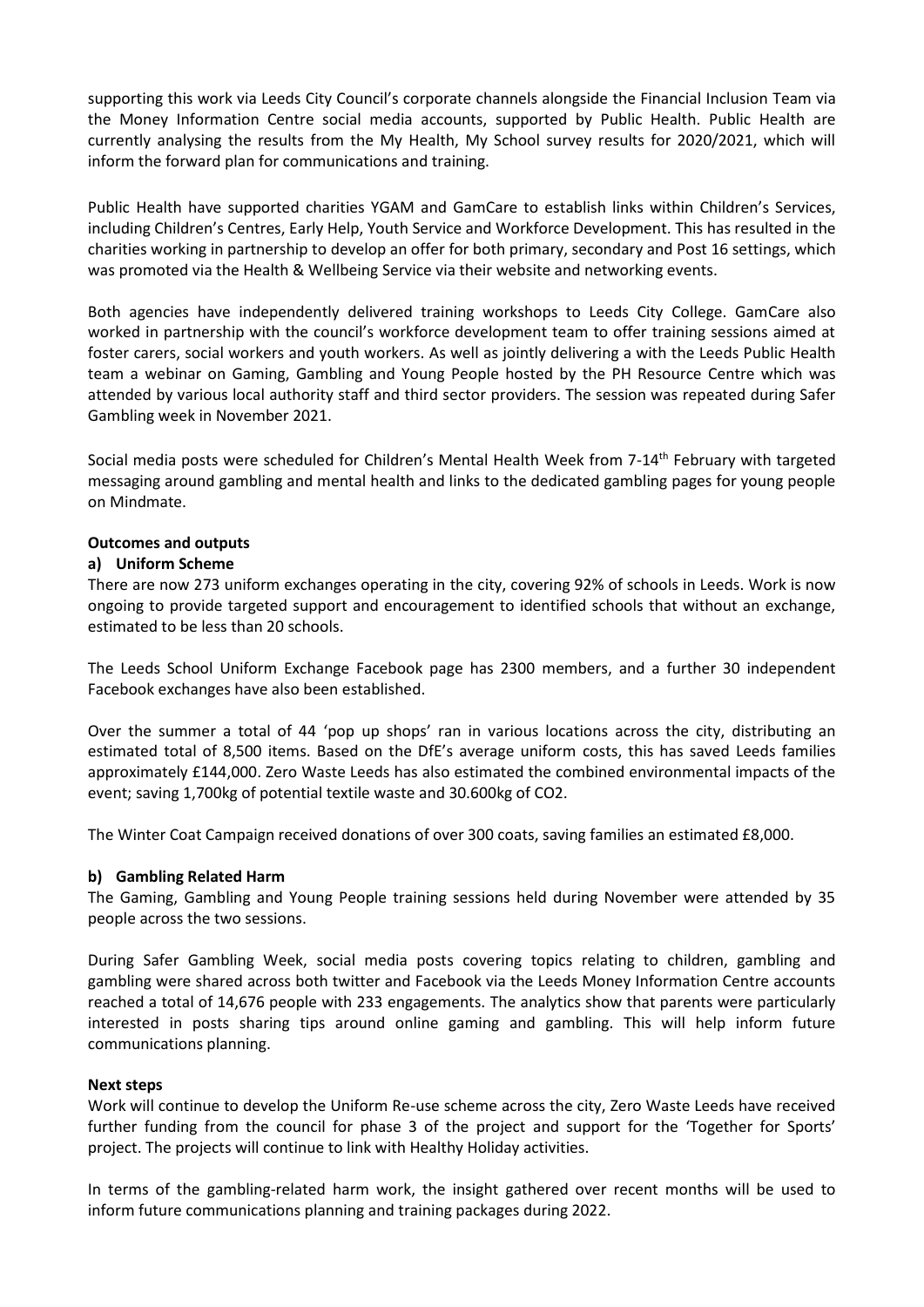## *3.3 Priority 3: Ensuring knowledge and understanding of financial health and inclusion issues and support*

#### **Update on recent activities including impact of COVID:**

A range of awareness raising sessions have been undertaken over the past 3 months focussed on financial health and inclusion issues. These have included sessions on financial wellbeing, illegal money lending, money mules, Debt Respite Scheme (Breathing Space), gambling harms and young people gambling & gaming.

Each session has been facilitated by the financial inclusion team in collaboration with the relevant partners organisations and experts. Sessions have been promoted across the council and attended by a range of services including services working directly with families with children. On average each session has had around 25 participants, with over 140 people attending overall.

#### **Outcomes and outputs**

As reported above.

#### **Next steps**

Work for this priority over the coming months will include:

- Establishing a clear and concise narrative using poverty statistics, data and local evidence.
- Working with colleagues in children's services to develop training and engagement material to promote routes to support for financial health and inclusion.

#### **4 Best Start for Health & Wellbeing**

The aim of this workstream is: *We want every Leeds baby from conception to age two to have the best start in life, especially those who are the most vulnerable.* This workstream is led by Kathryn Ingold, the Chief Officer - Public Health.

#### *4.1 Priority 1 Preparation for Birth and Beyond (PBB)*

The virtual PBB courses continue to run with good attendance from pregnant people and their support partner, from 1<sup>st</sup> Aug 2020- Feb 2021, 230 mothers attended the course along with 150 fathers. The sessions are delivered in partnership by 0-19 service and children's centres with 4 courses being delivered per month on a rolling programme. The face-to-face PBB sessions have had to be paused for January by the 0-19 service due to capacity issues, however we are exploring how these can be run without a 0-19 practitioner in the short term. This will also help to upskill other practitioners to future proof the offer. The face-to-face courses will recommence this month (Feb) and will build up to 4 courses per month.

The practitioner PBB forum continues to run quarterly to ensure that practitioners are skilled and confident in facilitating the sessions.

#### **Outcomes and outputs**

Verbal feedback from virtual sessions continues to be positive, with many commenting on how much they have learned about caring for baby and about baby brain development. The electronic survey has been reintroduced with a reminder to complete at the end of each session.

Many of the recently run virtual courses have seen large numbers of fathers/partners attending the sessions, fathers/partners have commented that they feel much more part of the pregnancy journey and that they feel more informed and involved.

Feedback from practitioners:

• People enjoy the activities and like the opportunity to chat in the break and stay in touch after the course.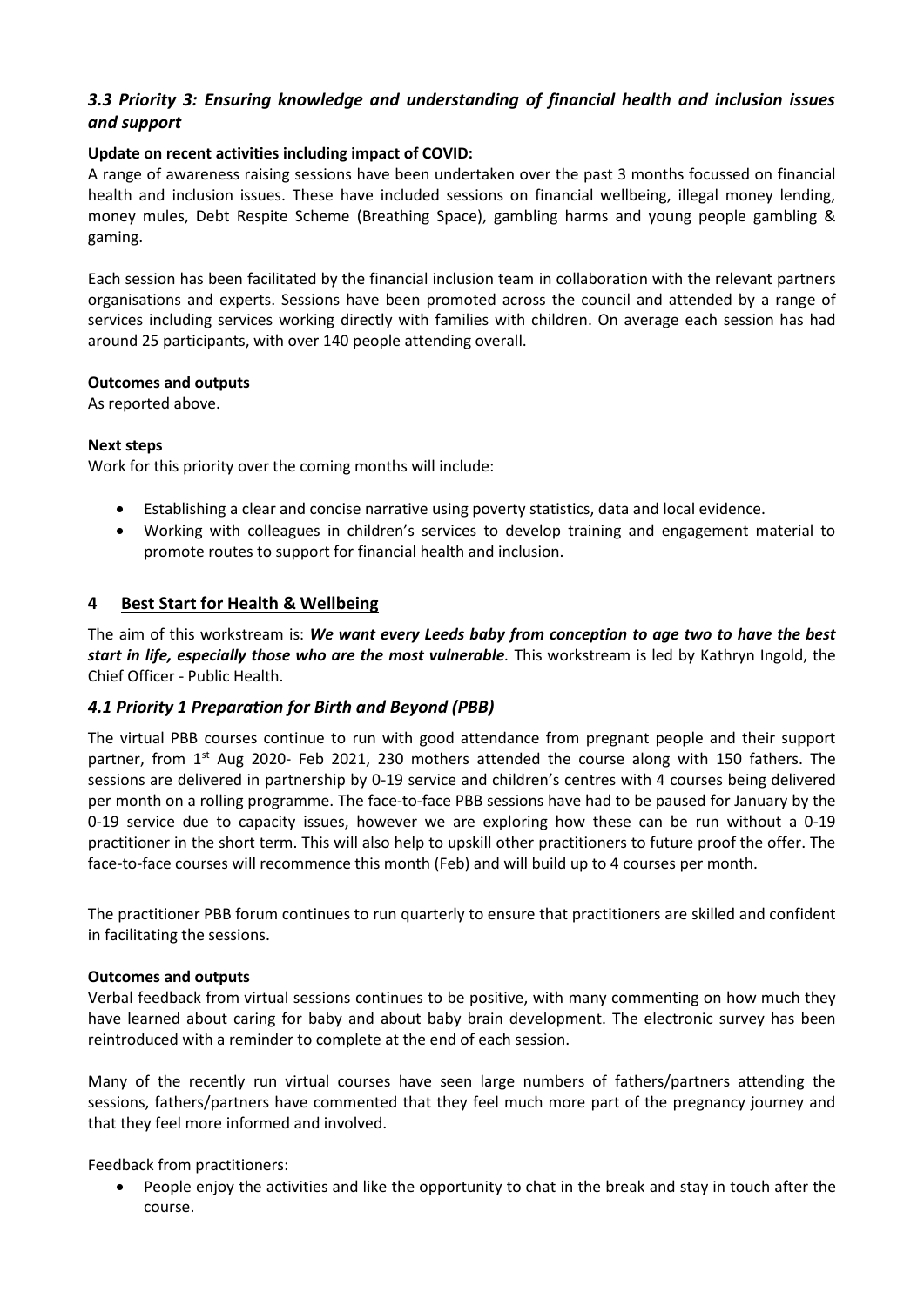- More partners are attending the virtual session 5-7pm. Fathers ask questions.
- People are receptive and interested in the content. They are taking on board information shared.
- Dads particularly seem to like the in utero and baby brain information and love to ask questions about this.
- After initial challenges around the virtual aspect ie sharing screen etc virtual PBB is easy to deliver and there are a more diverse range of parents attending.
- Some will keep their cameras off and this can be hard work for facilitators but with support most parents will put cameras on when they are speaking
- Its lovely to see mums and dads all comfortable at home.
- The parents need support to converse with one another during virtual breaks
- Staff have enjoyed the face-to-face PBB sessions and like the new content

Feedback from parents:

- Good advice re Baby buddy app I've downloaded this and looked in the break, looks really good.
- Really enjoyed the last activity on how the baby will look
- Really useful to learn about talking to baby and the positive impact this has
- Made us think about more that just the practical aspects (like feeding and sleeping) and the importance of bonding with baby and how to do this
- Learnt about the signals baby can give you which (DAD) thought was very useful.
- Really liked imaging what baby will look like and also watching the videos seeing the interactions and communicating with baby
- baby cues was interesting, mimicking from birth. playing music or singing to the bump.
- found feeding cues helpful.
- Generally very informative about the benefit of breast feeding but it was delivered in a way that I felt didn't put pressure on me
- Learnt really useful safe sleeping tips thank you and I've just bought some sleeping bags online. Thanks very much
- One thing we have learnt how to put the baby to bed properly. One thing we have changed is no teddies in cot and one thing that could be better can't think of anything
- thank you so much for everything.

#### **Next steps**

To develop a forward timetable for 3 months of courses including 4 virtual courses 4 face to face courses per month.

Through the project with Best Beginnings, we will use the Baby buddy app to provide 'pop up' prompts to remind users to access the PBB offer and how to do that.

The infant mental health service is providing on-going training to enable more practitioners to be able to facilitate the courses. Top-up breastfeeding and relationship building training will be offered to any staff who will be newly taking the lead on running the face-to-face sessions.

#### *4.2 Priority 2 - Baby Buddy App*

#### **Update on recent activities including impact of covid**

Baby Buddy is an app that is free to use. It provides evidence-based support and information which is accessible at any time. Currently, approximately 41% of expectant and new parents in Leeds use the app, an increase of 7% in the last quarter. In the early stages of COVID-19 the app was updated to reflect relevant guidance and has continued to do so throughout the pandemic, providing a central point of evidence-based information for users 24/7.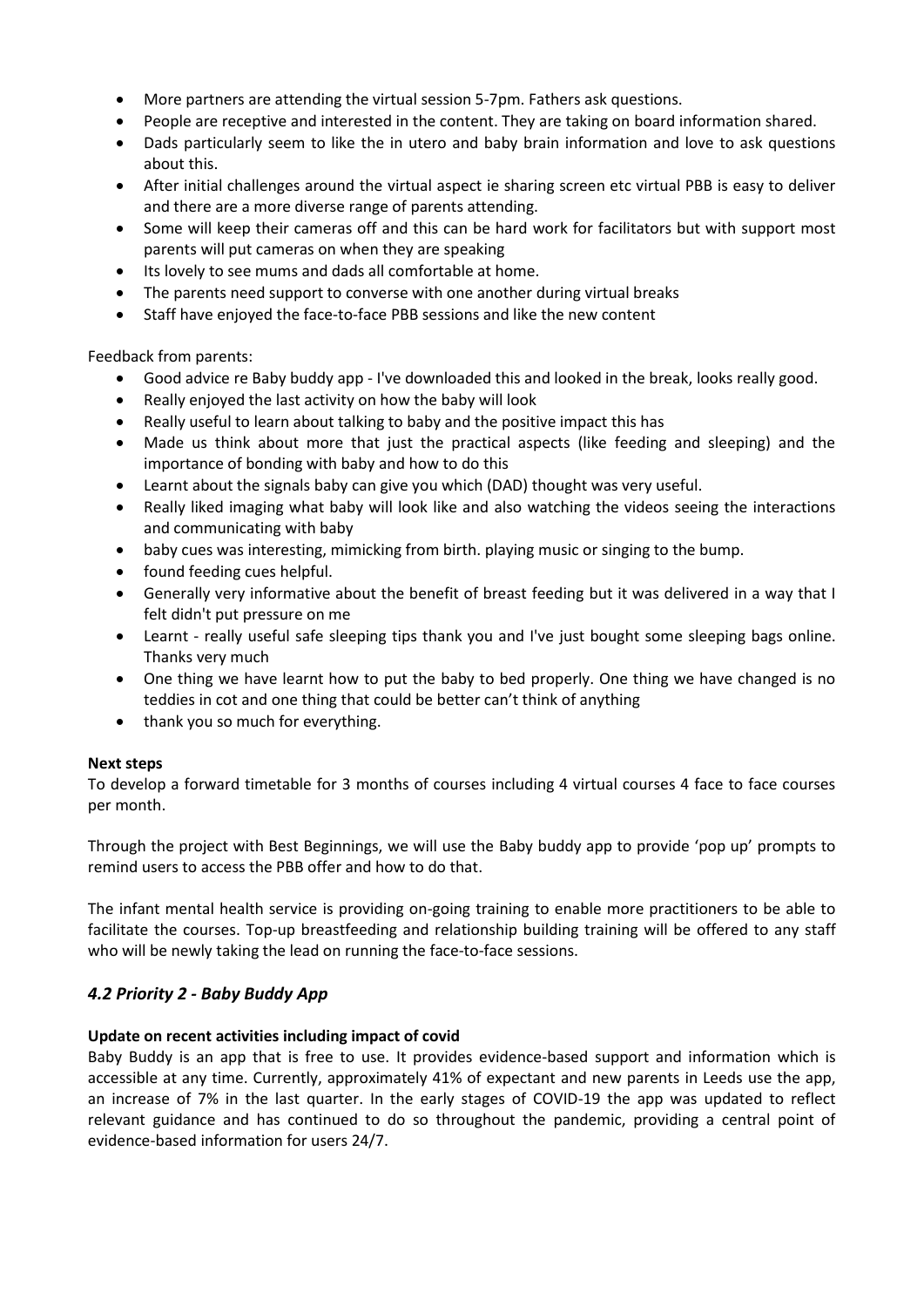**Baby Buddy 2.0** launched on November 22<sup>nd</sup> 2021. The new App has been completely updated with additional functions including content up to the first birthday, information for fathers/partners, choice of place of birth and in App support plans/spaces.

There is currently a short-term project (from Oct  $1^{st}$ -March 31 $^{st}$  2022) between Best Beginnings and Leeds City Council to work collaboratively with partners to maximize the uptake and usage of Baby Buddy amongst mothers, fathers, co-parents and caregivers, with a focus on reaching parents that are from Black, Asian, Minority Ethnic, asylum seeker and refugee communities. The current progress for this project is as follows:

- Information is being collated from services and organisations to be included to localise and enhance Baby Buddy 2.0
- So far over 40 multi-disciplinary professionals and staff across Leeds have been trained in using and sharing the App
- Localized training videos have been developed
- Training has been provided for parents and volunteers from Voluntary, Community and Social Enterprise organisations across Leeds to ensure they are engaged and empowered to use Baby Buddy and its resources with the communities they support
- Branded Baby Buddy leaflets, banners, posters and flyers with Leeds logos are being developed and these were distributed in February to a range of services across Leeds to reach parents.

Through the delivery of the complete programme of work it is expected that by end March 2022 at least 40% (this target has already been reached) of new and expectant families across Leeds will be actively using Baby Buddy 2.0, with this percentage rising to more than 60% of families by the end of 2022.

#### **Outcomes and outputs**

There were over 2,500 new registrations for Baby Buddy 2.0 September 2021 – Feb 3rd 2022. In addition to this, there were 670 new registrations for Baby Buddy 1.0 and 829 existing Baby Buddy 1.0 users moved over to Baby Buddy 2.0. The registrations as a percentage of the birth cohort in Leeds increased by 7% from 33.67% in September 2021 to 41.35% in February 2022.

22% of the downloads were from mothers aged 15-24 years, with the highest number (38%) being from mothers 30-34 years. The top 3 areas for downloads are Chapel Allerton, Killingbeck and Seacroft and Calverley and Farsley. 27% of mothers downloading the App were from BAME communities. 70% of users recorded that they are in paid employment.

Feedback from staff attending the training:

- *App is now more user friendly.*
- *A very informative session. I feel that it has increased my knowledge and will support me to support families I work with.*
- *Well done Laura you didn't over complicate anything and made me feel more than confident to use the new app and I'm keen to use new features such as personal spaces with colleagues so we can have a collection of useful information for groups and courses we deliver to families.*
- *V impressed with the ease of use and would be confident to share with parents.*
- *Really enjoyable and knowledgeable, gained more skills of the use of Baby buddy app and brought it back to the forefront of making sure parents are aware.*
- *I really enjoyed the training. I'm always keen to hear about new developments and any learning opportunities.*
- *I have a great interest in antenatal education, so it's been great to be part of. I'm looking forward to starting to promote the app with parents and colleagues now I have up to date knowledge about how it works.*
- *The app looks amazing I think this will be a really useful tool to share with families*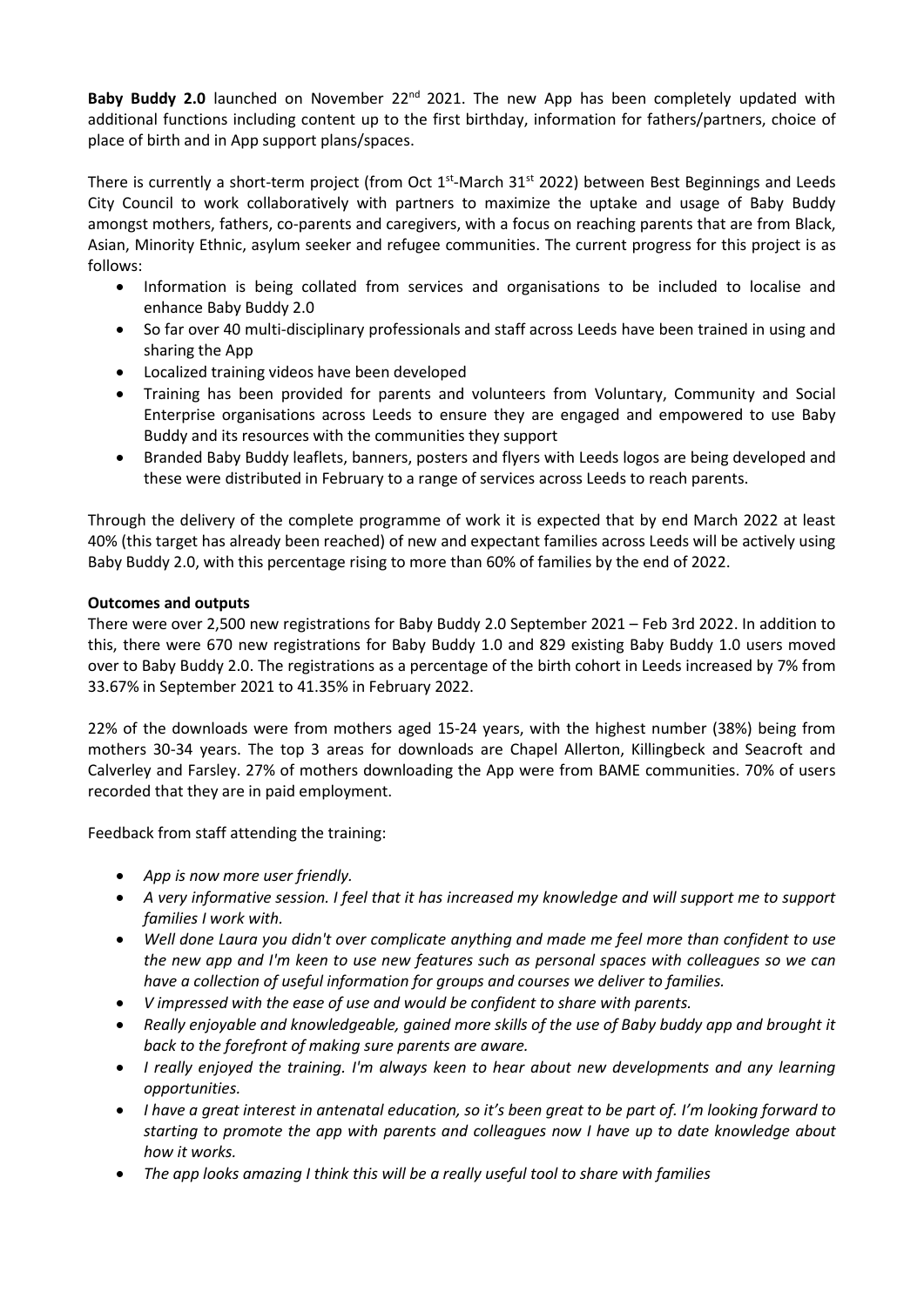#### **Next steps**

To continue to work with Best Beginnings and services/organisations on the interconnected workstreams and activities to increase the uptake of Baby Buddy 2.0 in Leeds. This includes

- Distributing the bespoke Leeds resources, promotional materials and social media assets
- Sharing the bespoke training video across services in Leeds City Council
- Developing the short films for the App using parent volunteers from varying communities including young parents, families from GRT communities and those from BAME communities
- Collating feedback via the App and via the Champions form new and expectant parents

#### *4.3 Priority 3 Economic wellbeing pathway*

#### **Update on recent activities including impact of COVID**

The 0-19 Public Health Integrated Nursing Service has reviewed and updated the economic wellbeing pathway and uploaded onto the internal intranet to make it easier for practitioners to access. The pathway describes how the 0-19 PHINS and Early Start practitioners will support families to achieve economic wellbeing. This includes support to families to:

- Maximise income
- Manage debt
- Access support services
- Reduce fuel bills
- Develop financial literacy
- Access education and work

The pathway includes links to a huge range of support that practitioners can signpost to.

Staff training is still ongoing on the economic wellbeing pathway and there will be a repeat referral audit over the coming 12 months.

The service has received some additional food vouchers which are being distributed to families in food poverty, specifically to families with children under 2 years. The service delivers universal support to families who other services may not see and ensure families with small children get economic support. Practitioners have expressed their appreciation of being able to help families that are in crisis and give them some practical support that provides instant help.

There are still numerous housing concerns mainly in the Harehills area with infestation in privately rented housing in the Harehills area which has been addressed with councillors and public health. The practitioners refer to the private sector housing enforcement team however they have not yet been able to visit due to covid restrictions. Plans to address this are in place.

#### **Outcomes and outputs**

The 0-19 PHINS practitioners come across families with social and economic needs on a daily basis. The arrival of a new baby often puts additional pressure on a low-income household. Needs are identified via mandated contacts and through these interventions they enquire about debt, benefit entitlements and employment. They signpost/refer families to benefit support, healthy start vouchers, child benefit application process and local support networks including One Stop centres, Children's Centres or libraries.

#### **Case study**

Young mother 18 years old – significant abuse herself in her own childhood that has impacted on her sense of wellbeing and feeling happy and her partner who had a father who was physically abusive. She attended the Baby Steps programme referred through by her midwife but was living in an overcrowded house with extended family. Economic wellbeing was recognised as an issue by the 0-19 PHINS practitioner and the pathway followed to offer support to improve situation and ability to access own housing and social needs.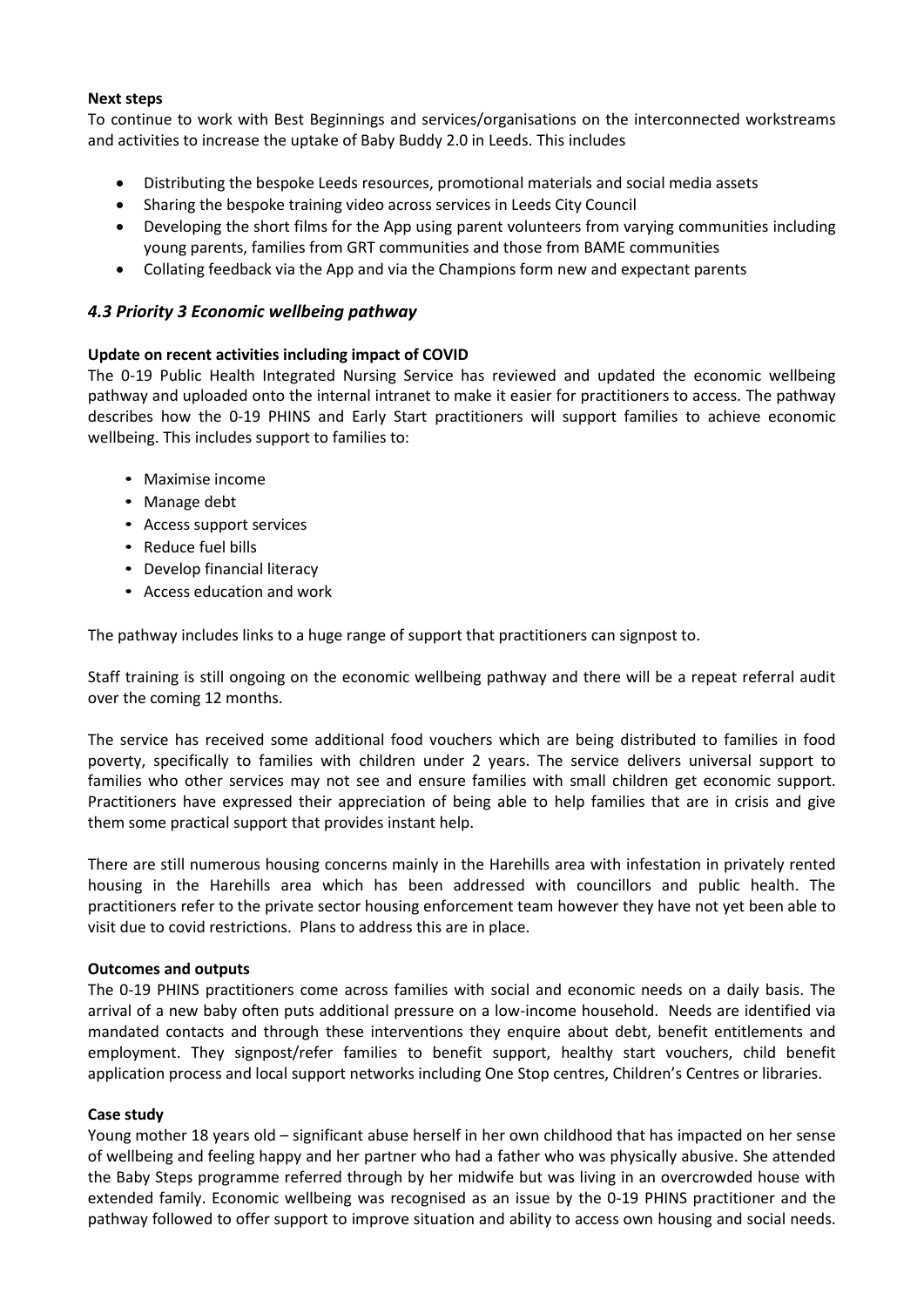Referred to Gipsil for housing needs and the Market Place for counselling. Awaiting an appointment with limited ability to access through confidence and travel costs. Family then moved out of Leeds which delayed the ongoing support but on arrival back in Leeds the continuing support via 0-19 PHINS will help family access services. Due to the shared record across health which extends across other geographical areas the 0-19 practitioners can track the family's needs for secure accommodation, movement and where abouts. This is a safety net for the young child to ensure their needs are being met within the emotional availability of the parents and the other pressing issues that are faced when you do not have lifestyle stability and a happy place to live.

#### **Next steps**

Training for 0-19 staff and monitoring of the economic wellbeing pathway is ongoing.

The universal offer reaches those families hidden from view and provides a way to engage families. The service continues to advocate the needs of families, signposting and referring to support services.

Continual updating of the service directory ensures parents are given correct information and new services are included.

#### **5.0 Housing & Provision**

The aim of this workstream is: *We want to support every family and young person living in social housing in Leeds to achieve a sustainable tenancy*

This workstream is led by Gerard Tinsdale, Chief Officer Housing, Resources and Housing.

## *5.1 Priority 1 – Joint Working Between Housing and Children's Social Work Teams to Support Families in Council Tenancies*

#### **Update on recent activities including impact of COVID**

Representatives from Housing Management are now attending the Housing Working Group for looked after children and care leavers to strengthen connections and working practices between teams.

Housing Management and Targeted Services are working together to identify and resolve problems with children, young people, parents, carers, or adults within a family particularly where it is having an impact on education.

Representatives from Housing Management have met with Children's Social Work (CSW) Area Management Teams and the citywide CHAD Management team to make introductions, strengthen connections and communication between teams. Meetings and introductions have helped with reactive problem solving and signposting between area leads to help support priority and urgent cases.

#### **Outcomes and outputs**

**Case Study: Mrs R– single parent with 3 children**. Case picked up by a Housing Officer following report by contractors they were unwilling to carry out work in the property due to the unhygienic condition of the property.

Housing Officer visited with a colleague from our in-house Support team to inspect / discuss with tenant who admitted was not coping and burying her head in the sand. Subsequent referrals made to Children's Services and Family Outreach Team for support.

Follow up visits carried out by Housing Officer and Social Worker to discuss and implement ongoing support, clean-up of the property which was financed by Tenancy Sustainment fund with further work to the garden supported by the local housing office to bring the property and garden back to a manageable level for the tenant to maintain.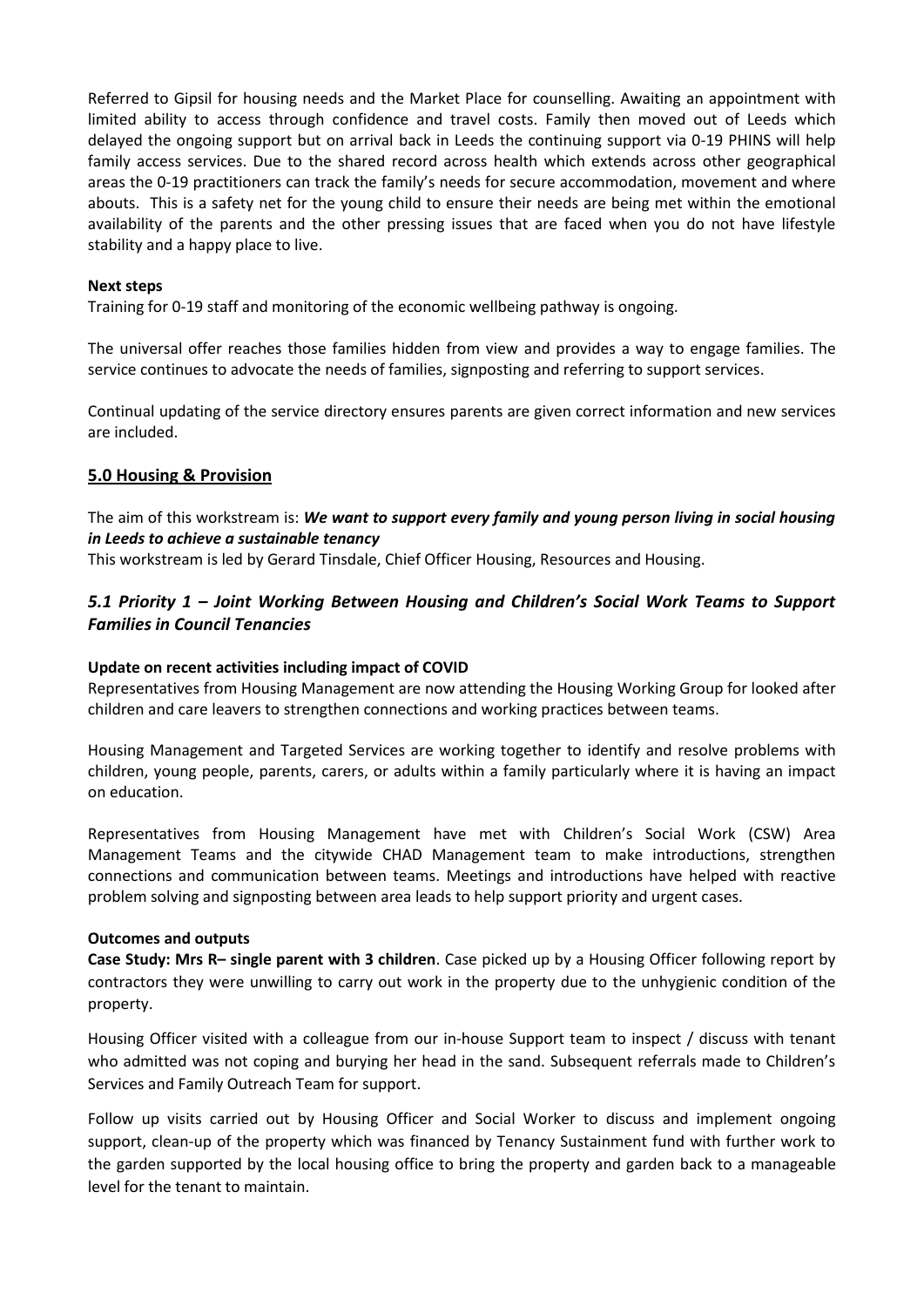Tenancy has been earmarked for a biannual check to ensure standards are being maintained and any future support needs can be acted upon quickly.

#### **Next steps**

Continue to improve and embed links between local teams - details for local Housing teams, Housing Options and Private Sector Housing have been shared with Children's Social Work area teams and citywide CHAD team to enable direct contact with the correct teams. Invites to be extended between local Housing and CSW Teams for regular attendance at each other's team meetings to make introductions / discuss local priorities and opportunities for proactive joint working to prevent tenancies from failing.

## *5.2 Priority 2 – Refreshing the Rehousing Pathway for Care Leavers*

#### **Update on recent activities including impact of COVID**

We are in the process of agreeing a continuous service development/improvement plan with Corporate Parenting. The main themes are:

- Ensuring a robust, joint assessment process is in place for young people presenting with accommodation needs.
- A more coordinated approach to OWL referrals, ensuring that spaces are allocated appropriately.
- Reviewing our offer for kinship/foster care.
- Reviewing our offer to care leavers during their tenancy.
- A better process in place for CSWS to access housing (private, supported, social) at short notice for placement purposes.

#### **Outcomes and outputs**

Continued representation at the Housing Working Group for looked after children and care leavers - to discuss joint solutions to complex cases and address blockages in the move on process.

Following attendance at our Lettings Forum, local Lettings Teams are working with Our Way Leeds(OWL) and Beacon Leeds support to overcome barriers to clients accessing move on accommodation and exploring appropriate alternate locations / areas.

#### **Next steps**

We have secured funding to employ a service expert to help us with early intervention for young people and joint work around homeless 16- and 17-year olds. Whilst Leeds doesn't have a proportionately higher homeless rate than other cities and we don't see any 16/17-year olds in the rough sleeper counts. We do see a high number of approaches from young people asking for help with accommodation. We need to understand why and what preventative work we can do to combat this. Work will start this month with a project team within our Housing Options service.

Further work is needed to reduce the number of bypasses for tenancy ready OWL and BEACON clients' discussions are ongoing regarding better information sharing between support providers and the service such as sharing support plans and ensuring information is up to date on applications to enable lettings staff can make an informed choice.

#### *5.3 Priority 3 – Supporting Families in Council Tenancies to Maximise their Income*

#### **Update on recent activities including impact of COVID**

During the pandemic our officers have noted the following trends:

Whilst the number of new UC claimants has decreased throughout the pandemic, we have seen an increase in the number of tenants who require assistance to submit their UC claim.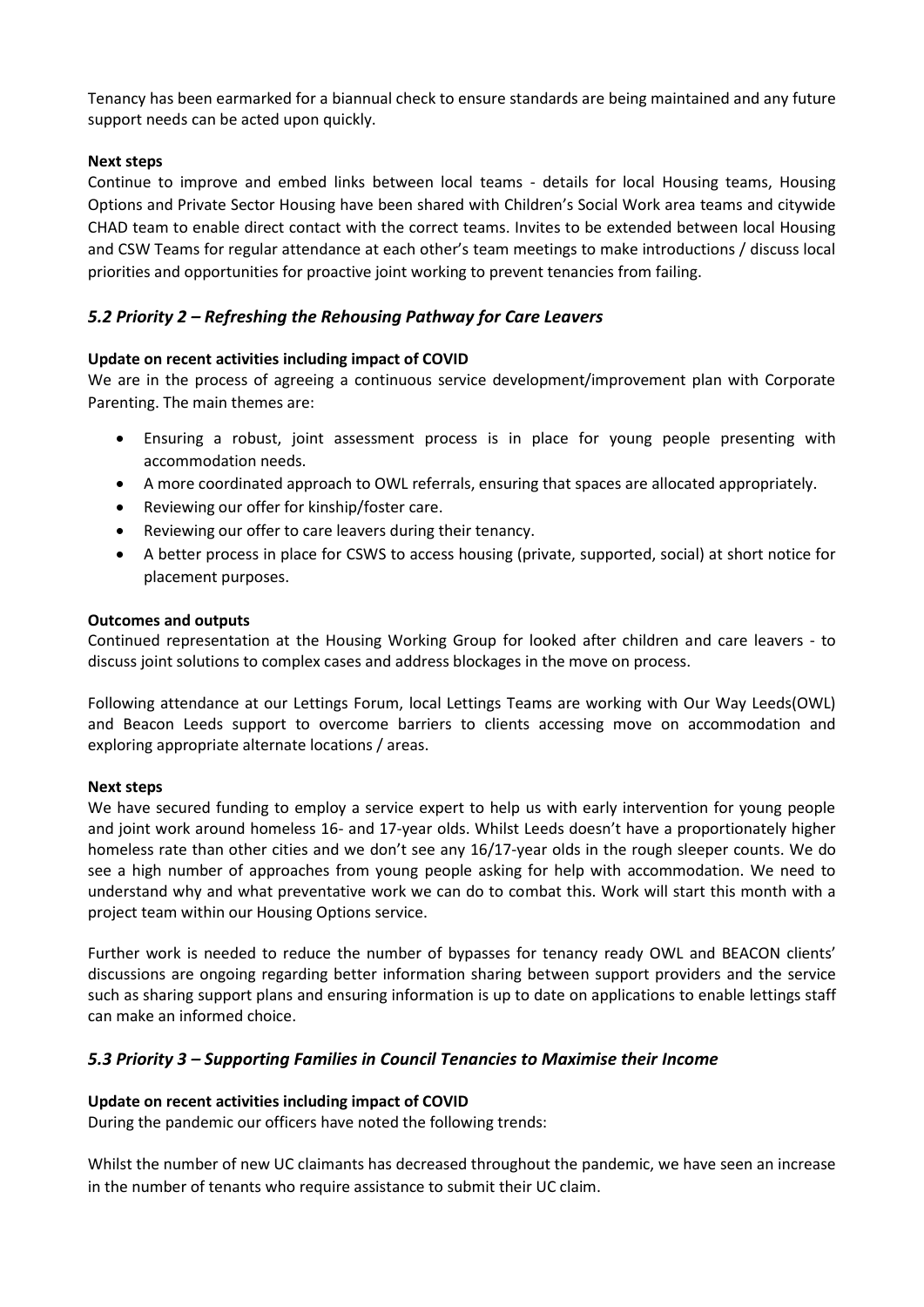In addition, we are seeing an increase in 'advice' only calls. This is due to tenants either claiming benefits for the first time or having changes in circumstances, such as returning to work or changing their hours worked and wanting to know how they will be affected.

We continue to receive a large number for requests for help with budgeting and debt issues. Not only have we sought to respond to these issues by making referrals for support, but we also undertake benefit checks to ensure that families are getting the benefits to which they are entitled and at the right amount.

We are referring to external partners for practical assistance, such as food parcels and utility top-ups. We make referrals to Money and Budgeting Service (MABS), food banks, food clubs, Green Doctors, as well as sector specific charities, like Royal British Legion.

We are seeing a marked increase in the number of Mandatory Reconsiderations that we are submitting to the DWP, where applications for Personal Independence Payments (PIP) and Disability Living Allowance (DLA) are refused at the initial stage. We are seeing a reasonable number of mandatory reconsiderations being successfully upheld.

#### **Outcomes and outputs**

**April 2021 – June 2021** – we supported 1222 households of which 415 were households with children – securing £493k additional income of which £140k was for households with children

**June 2021 – September 2021** - we supported 1974 households of which 636 were households with children – securing £686k additional income of which £196k was for households with children.

**October 2021 - December 2021** - we supported 1017 households, of which 283 were households with children, securing £130,000 additional income, of which £26,170 was for households with children.

**Case study: Mrs A** was in a violent relationship and her partner had coerced her into moving into his property. Mrs A feared saying no to him and was also terrified that she would lose her LCC tenancy, so had not engaged with the area housing team. As a result, large rent arrears had accrued. Mrs A's partner had also removed all furniture and white goods from her property.

Once Mrs A made contact seeking help, she advised that the violence had increased since she had moved, and it had also affected her daughter, who had begun bedwetting on a regular basis. Our officer undertook a range of activities to support Mrs A in moving back into her LCC property.

These included:

- Ensuring the locks were changed for Mrs A's safety.
- Made contact with gas and electricity suppliers. There was debt on both services which our officer managed to have cleared and credit placed onto meters.
- Referred to Leeds Welfare Support Scheme who replaced white goods
- Referred to St Jude's who replaced furniture and provided additional bed linen due to daughter's bed wetting.
- Referred to St Vincent's for ongoing debt advice and support.
- Carried out Benefit Check, but all benefits were in payment at the time
- Completed successful DHP application to address Mrs A's arrears.

Mrs A has advised that it was important to her that she didn't leave her property, as she wanted to try and carry on with her life and not just give up. She now feels safe and secure, and her daughter's situation has improved dramatically since moving back home.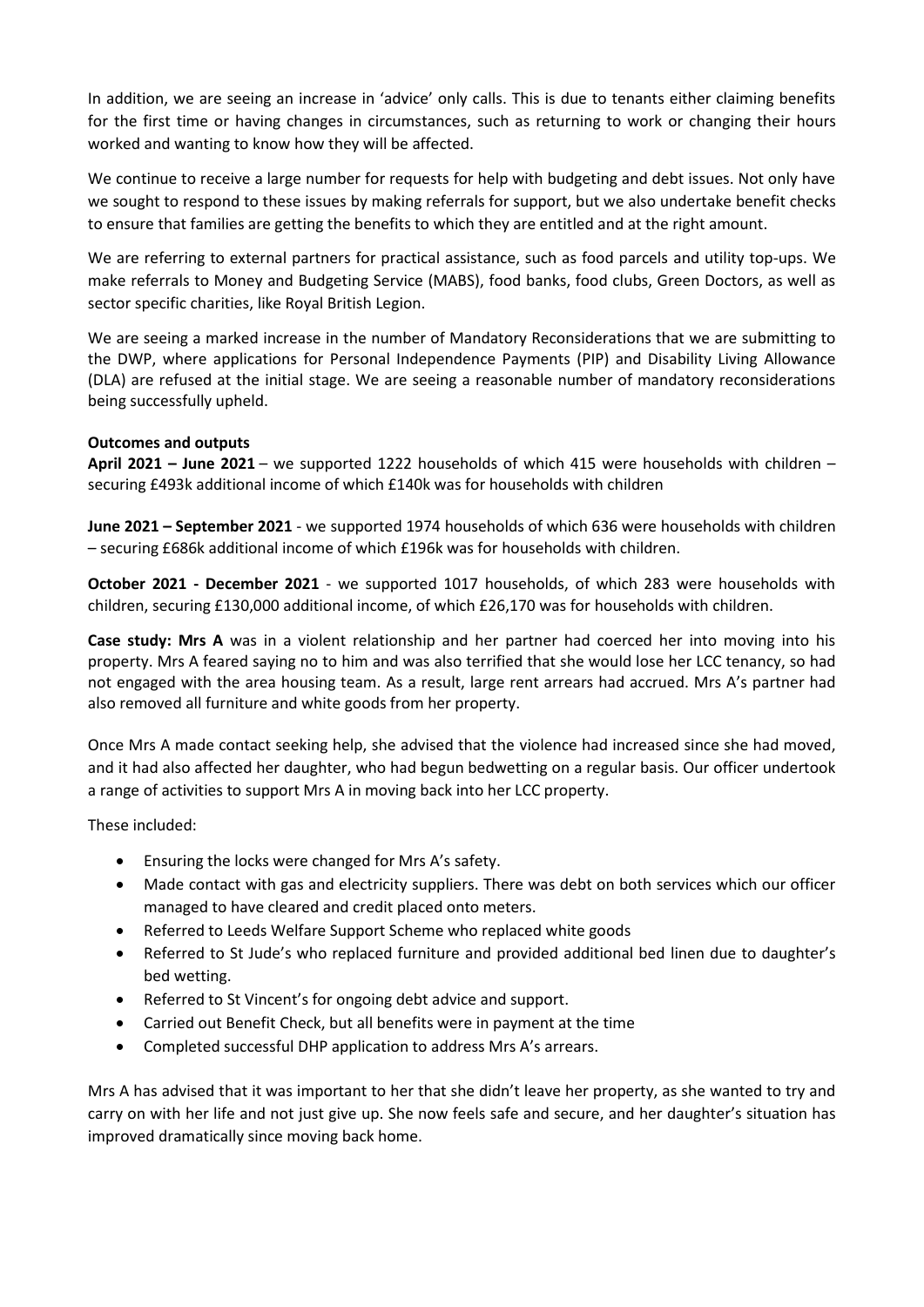#### **Next steps**

We continue to strengthen our partnership with Scope and Yorkshire Water to support tenants with their energy costs. Training has been provided to staff and we are able to make direct referrals for their services to help tenants who are low incomes or claiming UC or legacy benefits.

DWP Co-Location Programme, re launch was postponed due to continued restrictions due to the Omicron outbreak we are working with the DWP and will hopefully relaunch late Spring, this will support links between the 7 Job Centre Pus sites across Leeds and LCC local area housing offices. Our officers will be based in the 7 sites to enable closer working with the DWP to help identifying issues that may prevent UC claims being paid correctly and on time and assisting each other to solve the issues when raised for the benefit of our tenants.

#### **6.0 Employment & Transitions**

The aim of this workstream is: *We want every young person and family to have the relevant skills and experience to access and secure well paid employment.* This workstream is led by Martyn Long, Head of Service Employment and Skills

## *6.1 Priority 1 - Raise awareness for access to employability and skills provision to support people into work and/ or improve their skills.*

#### **Update on recent activities including impact of COVID**

The Employment and Skills service offers a wide range of targeted employment support programmes and employer-led sector specific interventions alongside the universal information, advice and guidance offer available from Jobshops in Community Hubs. All Jobshops are now fully open, 5 days a week for face-toface appointments.

Employment and Skills continued to act as a Gateway to help provide placements for young people who are currently on Universal Credit and at risk of long-term unemployment. 660 placements have been approved with 321 placements filled to end of December 2021 date with Employers across the city, 47 of these are with Leeds City Council.

The Adult Learning programme continues to deliver an effective, broad, and inclusive curriculum to support the continuation of learning in response to Covid-19 through an online platform in collaboration with subcontracted partners. Courses were delivered through a range of models to include online face to face and through distance learning, opening new opportunities for adults to learn and develop their confidence. For the 2021/22 Academic Year 135 courses are also planned for on-line delivery.

Leeds Adult Learning Summer 2021 saw a range of activity across the city to raise the profile of learning and engage Leeds. Activity included a community engagement / marketing campaign, a summer programme of taster courses and a partnership approach with family learning supporting the delivery of the Council's Healthy Holiday programme.

Over 202 new businesses were supported to recruit new staff, provide support for staff facing redundancy and developing initiatives to address staff shortages and filling a high number of vacancies within key sectors.

A Restaurant Ready programme is a 5-day course aimed to upskill individuals to successfully enter the hospitality sector through providing practical experience within Leeds City College's café and restaurant facilities. An opportunity for participants to be signposted to work trials and interviews with employers. A Christmas recruitment fair took place on Wednesday 22nd September 2021 held at the Engine Room at Leeds Bid, 265 people attended.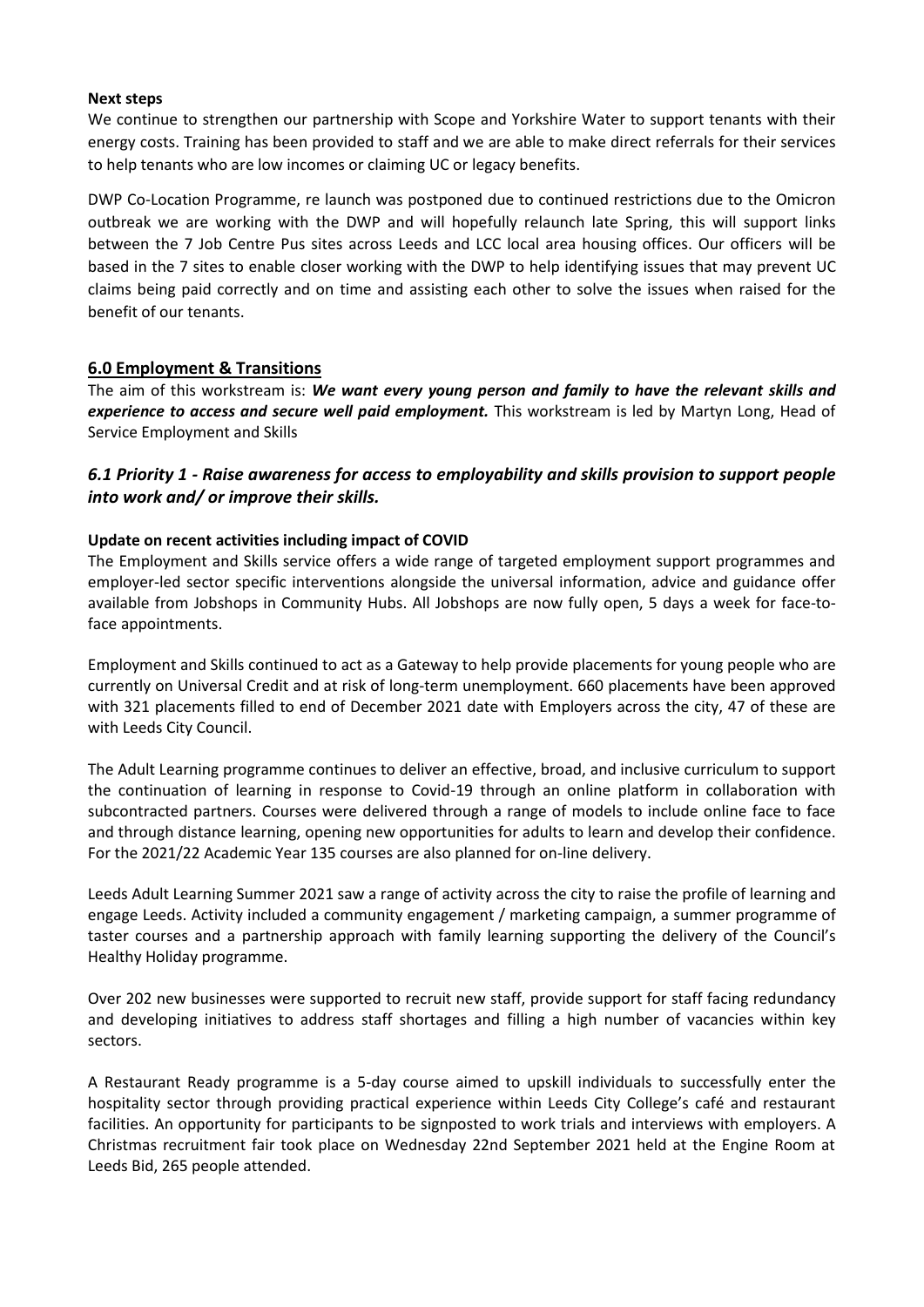The service is continuing to work with HMP Wealstun and the Leeds Hotels and Venues Association around the recruitment of ex-offenders into the hospitality sector. McDonalds hosts Breakfast Events at the Briggate store to support the recruitment of 30 vacancies. Further events planned in 2022.

Health and Social Care Jobsfairs were held in October and November 2021 with 45 Employers/Training Providers. To promote the events and engage with people within the Priority Neighbourhoods, the HUGO Bus (Helping You Get Online) visited the communities over three days. A total of 790 people engaged over the 5 events.

Recruitment commenced in September 2021 for the Civil Service Care Leaver Internship Programme. An information session was held on the 7th September, 4 young people attended. A total of 10 young people were supported and submitted applications before the 27<sup>th</sup> September deadline.

#### **Outcomes and outputs**

Parents can access a range of employment support services and the data shows that between April to December 2021 a total of 8,439 customers accessing the services, of whom 60% are from the 20% most deprived SOAs in the city. 22% had a child under 16 years of age and 10% were lone parents. While this information is requested of service users, a number prefer not to provide this information.

| <b>April</b><br><b>December</b><br>2021 | <b>of</b><br>No.<br>residents | Residents supported with<br>a child under 16 yrs. |            | <b>Lone Parents supported</b> |            |  |
|-----------------------------------------|-------------------------------|---------------------------------------------------|------------|-------------------------------|------------|--|
|                                         | supported                     | <b>Number</b>                                     | % of total | <b>Number</b>                 | % of total |  |
| Jobshops                                | 2,403                         | 731                                               | 30%        | 354                           | 15%        |  |
| <b>Employment Hub</b>                   | 3,395                         | 832                                               | 25%        | 411                           | 12%        |  |
| <b>Adult Learning</b>                   | 2,641                         | 323                                               | 12%        | 97                            | 3%         |  |
| <b>Total</b>                            | 8,439                         | 1,886                                             | 22%        | 862                           | 10%        |  |

#### **Next steps**

The Leeds Health & Care Careers, narrowing inequalities targeting engagement in Priority Neighbourhoods (PN) and deprived wards adapting recruitment practices to remove barriers to simplify access to the sector. In 2022 the new delivery model will be launched in the PN and deprived Wards in the East that expands the pathways to careers within the sector, simplifies the referral mechanism and incorporates the newly funded Healthier Working Futures, Community Renewal Fund (CRF) project to support young people (16- 25).

Leeds Apprenticeship Recruitment Fair (LARF) took at Leeds First Direct Arena on Monday 7th February 2022. Schools were offered opportunities to block book timeslots to bring groups of young people. Promotion about the fair including resources to use with students and any Covid-19 updates were delivered to schools through various channels throughout the run up to the event.

The new "Apprenticeships in Leeds" website will be launched in February 2022 will allow people to identify employers and training providers who offer Apprenticeship opportunities and programmes in Leeds. A promotional campaign is planned, with the new website going live in February 2022

## *6.2 Priority 2 - Connecting parents / carers to Family Learning provision to enhance children's learning through activities, techniques and games delivered in schools*

#### **Update on recent activities including impact of covid**

Covid continues to impact Family Learning delivery, particularly in terms of the types of activity being requested from schools and Children's Centres. In particular, 18 months of restrictions have impacted phonics, maths and English development for children, particularly those in reception and year 1 meaning that these types of courses continue to be in huge demand and remain a key focus of delivery. Work to strengthen relationships with localities teams continues and is proving to be an effective tool for ensuring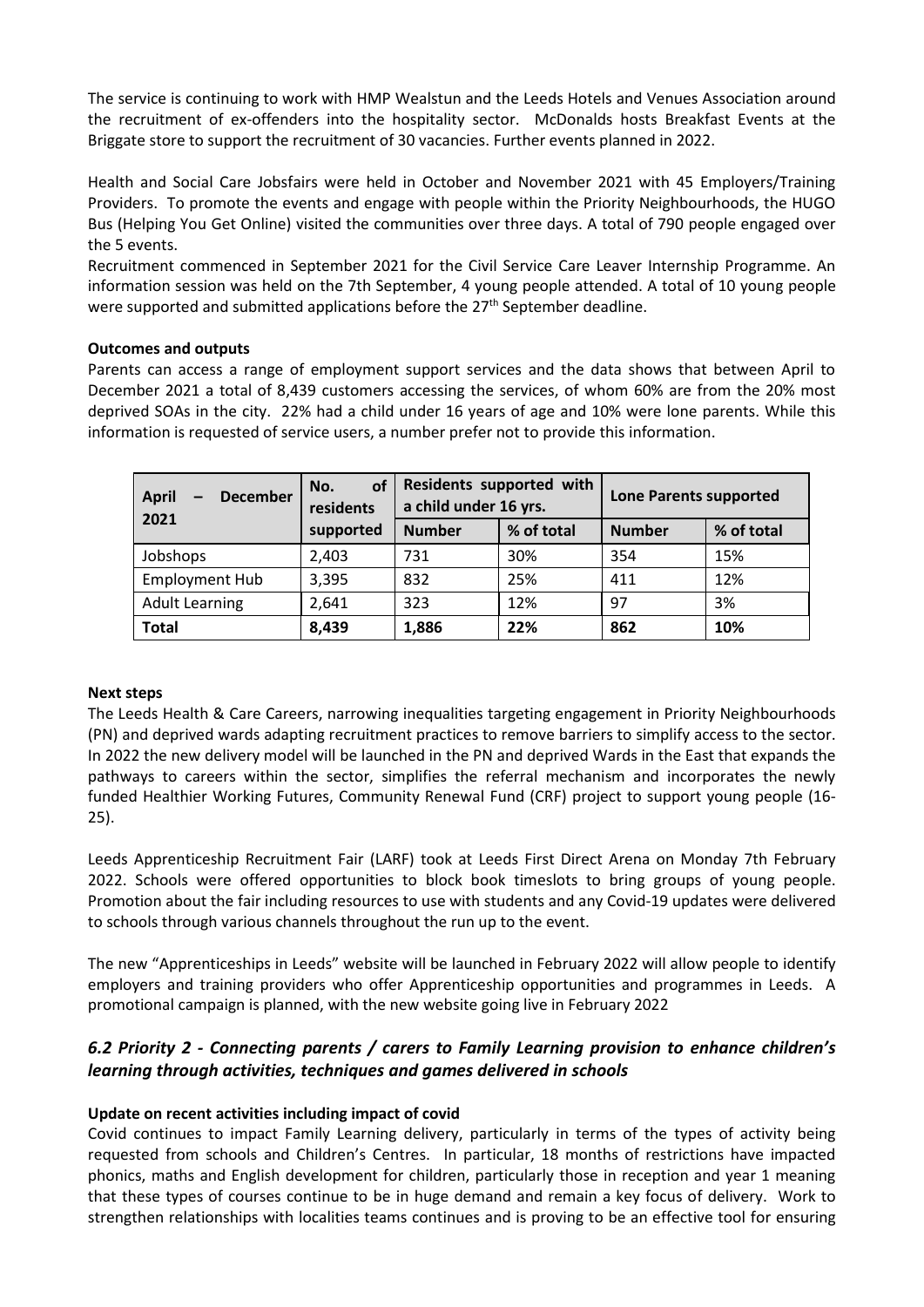delivery is happening where it is needed the most. Primary schools which are in or adjacent to priority neighbourhoods continue to be a priority when targeting provision. ESOL provision continues to increase within the Family Learning team. A consultation exercise looking at the needs of children and their parents with English as an additional language has taken place and a new course is currently being set up with Park View Primary Academy in Beeston. The course is aimed at second language learners whose children attend the school and aims to give them the tools to support their children's learning. A course aimed at developing the English skills of Afghan refugees who have recently arrived in the city started in November 2021. The programme has been developed in conjunction with Leeds City Council's Resettlement Team. 29 learners are currently enrolled on the course. Achievement data will be highlighted in future reports. The team continues to support the Healthy Holidays agenda and are currently developing a family 'Let's get Crafty' course, which will be a two-day programme delivered in a women's refuge in the south of the city over the February half term holidays. This is a partnership between the Family Learning Team and Hyde Park Source. The work to ensure Family Learning has an impactful social media presence is continuing. The team are now active on the service communications group and a communications plan is in development.

#### **Outcomes and outputs**

In this period, 20 courses have been delivered in 13 primary schools and Children's Centres across city. There have been 182 learners and 265 enrolments on courses so far. There is currently a 97% retention rate and 62% achievement rate (a number of courses have not yet completed so full achievement data is not yet available), 66% of learners were from BAME communities.

Feedback from 'Fun with Maths' learner, Beeston:

*"Since attending Family Learning sessions I feel it's had a positive impact on my life as I've been able to get out of the house and meet new people living in and around the neighbourhood who are now my lovely friends. The tutor has been absolutely fantastic. She puts me at ease and is always there to listen and support. She has great qualities, extremely kind, polite, welcoming, full of knowledge and friendly."*

Feedback from a learner who went on to become a parent governor at Hillcrest Academy, Chapeltown:

*"These courses had a practical style of learning instead of the traditional method of sitting by a table with a notebook and pencil. I became more creative in helping my children to learn by using various methods picked up on the teaching styles. The learning is more fun, interactive and innovative, utilising recycled items to make art & craft, flash cards, puzzles, masks, and puppets to create own stories. It's helpful with literacy, phonics and numeracy development and it's more fun for my kids who love it. I love it. One of my best experiences is when Family Learning organised a trip to Leeds University lifelong learning centre. Myself and other Family Learning group members had a fabulous experience attending the taster sessions. I took away lots of ideas about Further Education which was concluded with a campus tour and topped off with a group lunch."*

#### **Next steps**

Continue to work with the wider service and partners to develop provision in priority neighbourhoods to ensure those with the most need are accessing our learning. Continue to develop the ESOL provision to ensure it meets the needs of existing and new families in all communities in the city. Continue targeted development work to ensure we are meeting the needs of the most vulnerable children and families in the city. Develop a social media strategy and communications plan.

## *6.3 Priority 3 - Ensuring career information, advice and guidance supports young people to move into Education, Employment or Training (EET) from school*

#### **Update on recent activities including impact of COVID**

There has been Green Energy and Low Carbon working with Ahead Partnership, Sustainable Energy, and the Air Quality Team to promote careers in the Green Energy and Low Carbon sector. An event was held at Citu – The Place, Leeds' first zero carbon office building in November 2021, in line with the UN Climate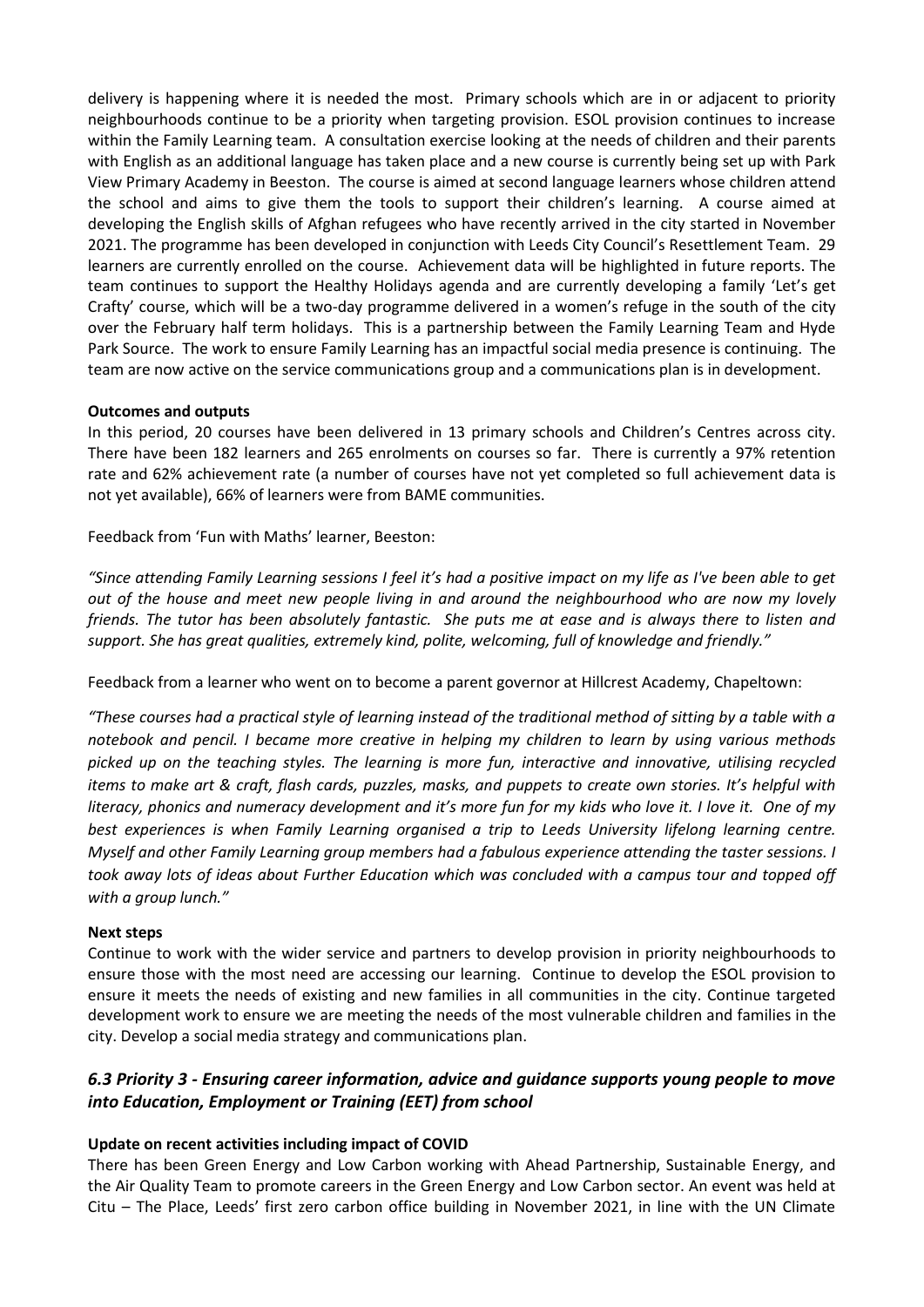Change Conference (COP26). The event, with Leeds secondary schools featured a careers panel from professionals in the industry and a tour for students. Following the event, a film is being produced to be sent to schools unable to attend the live event. This will be distributed as a resource for schools to use for the future.

A 6 month Children Looked After (Year 11 - Post 16 Information, Advice and Guidance Pilot) was designed to add value to the existing standard information, advice, and guidance (IAG) offer delivered to children looked after in year 11. Following the success of the year 11 pilot, a DFE funding bid summitted by the Virtual School has been successful. The funding will be used to provide additional Careers Information Education Advice and Guidance (CEIAG) support for children in year 12 and 13. Resources have been developed to link with the Start in Leeds careers platform.

The CEIAG network took place virtually in October. Agenda items included careers input in Personal Education Plans (PEPs) for children who are looked after, careers education and Information Advice and Guidance (IAG) within the local authorities SEND and inclusion strategy and a presentation/discussion about destination data returns.

The next meeting will take place in March. Agenda items include an update on skills for the green economy, an overview of the Pinc college and details of the forthcoming SEND careers event.

A monthly CEIAG newsletter is produced and circulated to all careers practitioners on a regular basis.

Start in Leeds is the city's online careers guidance platform which is available free of charge to all secondary schools, FE and sixth form colleges. A new version of the platform was launched for the start of the academic year which has 28, 150 active users.

Next Steps Event - a virtual offer on the 'Start in Leeds' website was available to signpost young people and parents and carers to the individual providers details and websites as due to the pandemic the Leeds Next Steps event could not take place. The Next Steps Event webpage received 650 views with the Education, Training and Support Providers pages receiving a total of 122 views.

Start to Apply is a single gateway portal allowing students to apply for post 16 destinations and also for schools to receive applications more than one destination.

Employability activities to schools include virtual mock interviews (John Smeaton Academy and Leeds East) a virtual apprenticeship presentation at Lawnswood school and a careers fair supported by employers at Woodkirk Academy.

#### **Outcomes and outputs**

Since April 2021 the service has engaged with 1,836 young people in schools and colleges across Leeds, with 9 in-school activities including attendance at careers fairs and delivering careers presentations to students. The lifting of government restrictions at the start of the academic year in September 2021 resulted in an increase in requests from schools. Future school activities will be reviewed in accordance with the current government guidance.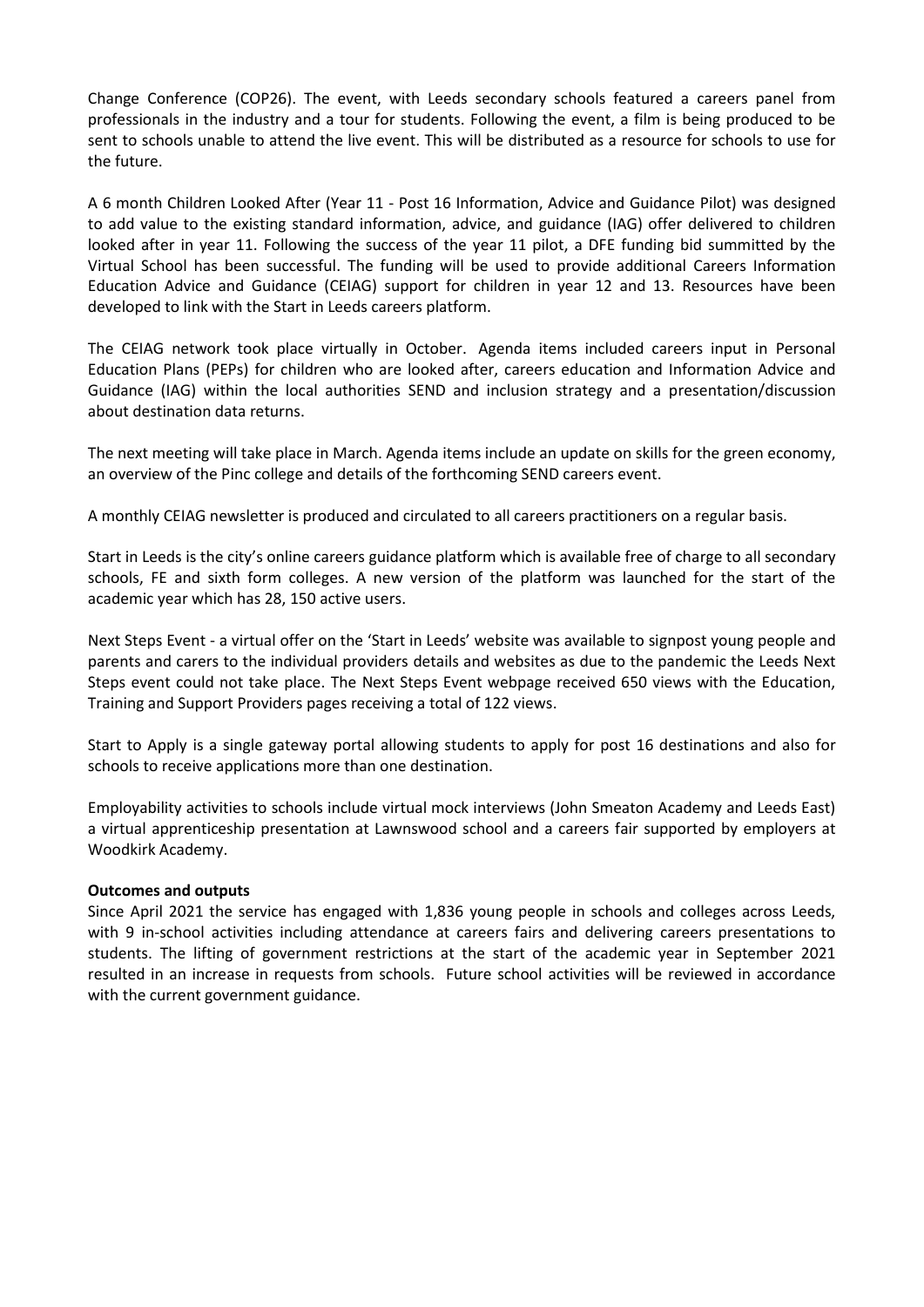|                                                          | <b>Deprivation</b><br>Rank                         | Young people who<br>are NEET <sup>1</sup> |      | Young<br>people<br>whose<br>status<br>is.<br>not known <sup>2</sup> |      |
|----------------------------------------------------------|----------------------------------------------------|-------------------------------------------|------|---------------------------------------------------------------------|------|
| <b>Time Period</b>                                       | <b>IMD 2019</b>                                    | As at 25/01/2022                          |      | As at 25/01/2022                                                    |      |
| <b>Leeds</b>                                             |                                                    | 2.3% (400)                                |      | 5.8% (1003)                                                         |      |
| <b>Cluster</b>                                           | 1st<br>most<br>deprived:<br>22nd<br>least deprived | No.                                       | %    | No.                                                                 | $\%$ |
| 2gether                                                  | $\overline{7}$                                     | 30                                        | 2.3% | 60                                                                  | 4.7% |
| Aireborough                                              | 19                                                 | 11                                        | 1.4% | 33                                                                  | 4.3% |
| <b>ARM</b>                                               | 17                                                 | 11                                        | 0.8% | 39                                                                  | 2.8% |
| Beeston,<br>Cottingley<br>and<br>Middleton               | 4                                                  | 37                                        | 4.1% | 56                                                                  | 6.2% |
| <b>Bramley</b>                                           | $\overline{3}$                                     | 34                                        | 4.2% | 49                                                                  | 6.1% |
| <b>Brigshaw</b>                                          | 14                                                 | 10                                        | 1.8% | 17                                                                  | 3.1% |
| <b>EPOS</b>                                              | 22                                                 | 5                                         | 0.7% | 53                                                                  | 7.1% |
| <b>ESNW</b>                                              | 16                                                 | 5                                         | 0.8% | 21                                                                  | 4.3% |
| Garforth                                                 | 18                                                 | 6                                         | 1.4% | 19                                                                  | 4.6% |
| Kirkstall<br>Headingley<br>$\blacksquare$<br>Partnership | 10                                                 | 9                                         | 1.6% | 22                                                                  | 3.9% |
| Horsforth                                                | 20                                                 | 5                                         | 0.2% | 14                                                                  | 3.5% |
| <b>Inner East</b>                                        | $\mathbf{1}$                                       | 38                                        | 2.8% | 65                                                                  | 4.8% |
| Inner West                                               | 6                                                  | 35                                        | 3.7% | 62                                                                  | 6.5% |
| J.E.S.S.                                                 | $\overline{2}$                                     | 52                                        | 4.3% | 69                                                                  | 5.7% |
| Lantern Learning Trust                                   | 8                                                  | 5                                         | 1.4% | 8                                                                   | 2.8% |
| Leodis                                                   | 15                                                 | 6                                         | 1.6% | 16                                                                  | 4.2% |
| Morley                                                   | 11                                                 | 16                                        | 1.9% | 50                                                                  | 5.8% |
| Otley/Pool/Bramhope                                      | 21                                                 | 5                                         | 0.9% | 18                                                                  | 4.0% |
| Pudsey                                                   | 12                                                 | 16                                        | 1.5% | 34                                                                  | 3.2% |
| Rothwell                                                 | 13                                                 | 9                                         | 1.4% | 37                                                                  | 5.6% |
| Seacroft Manston                                         | 5                                                  | 43                                        | 4.2% | 77                                                                  | 7.5% |
| Templenewsam Halton                                      | 9                                                  | 15                                        | 2.3% | 42                                                                  | 6.5% |

#### **Next steps**

Following a number of requests from schools the service is currently working with colleagues in Children and Families Services and in the SILCs to organise a progressions event for young people with special educational needs and disabilities (SEND). The event which will be the first for the city will be held at Leeds first direct arena in June and will be open to all young people who have additional needs. Teaching staff, parents and carers will be encouraged to attend. There will be information about opportunities post 16 including training, jobs, apprenticeships, traineeships, and volunteering opportunities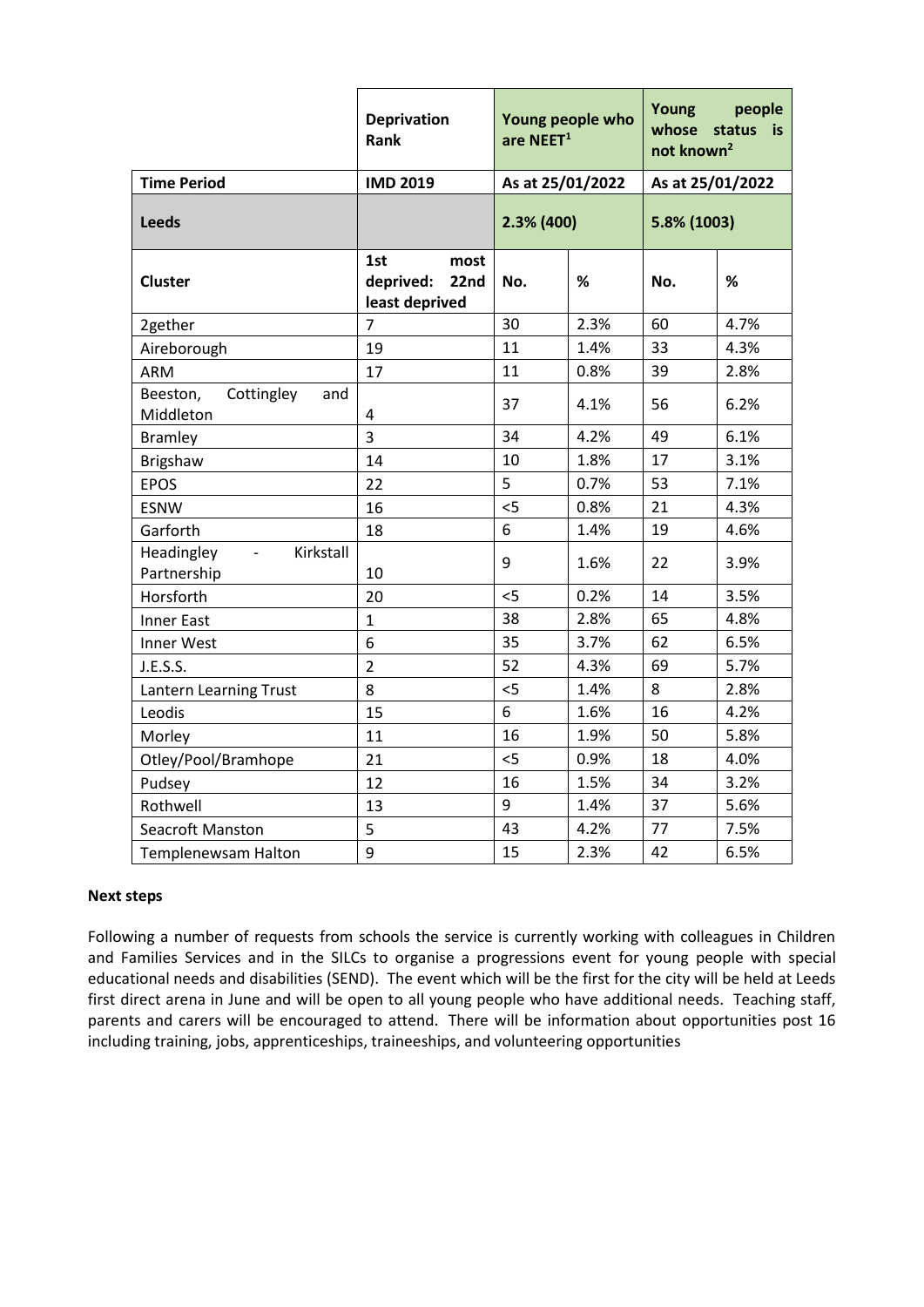#### **7 Empowering Families & Safeguarding**

The aim of this workstream is: *We want to change the structure around social care to better support children, young people and families living in poverty.* This workstream is led by Farrah Khan, Head of Service / Principal Social Worker, Children and Families Service.

#### *7.1 Priority 1 – Connecting services to better support families*

#### **Update on recent activities including impact of COVID**

Since the last report, it has been announced that Leeds will be receiving a total of £3,558,667 for 2022/23 through the Supporting Families Programme which is a £1,104,667 uplift on the last financial year. This significant increase is because of The Spending Review which included an additional £200 million. This £200m represents an approximate 40% uplift in funding for the programme by 2024-25. As an Earned Autonomy area, this funding will be provided in full, at the beginning of the financial year.

Early Help Hubs continue to support the early help landscape by offering specialist support around domestic abuse, substance use and mental health. Police Officers continue to work collaboratively in the hubs, focusing on protecting vulnerable people, reducing crime, reducing criminality, and providing reassurance. Multi -disciplinary pathways meetings have been established in each of the hubs to ensure a well -considered offer of intervention for families with more complex needs.

Three early help practitioners from the Hubs are now based at the front door to better align early help services and duty and advice. There are early signs of this being of significant benefit to the children and families of Leeds, ensuring a timely response and avoiding the need for social work intervention where not absolutely necessary. The front door Early Help practitioners deal with approximately 55 cases per week. All referred families will receive an offer of support.

Since the last report we have also highlighted 'literacy poverty' which is defined as a child who is read to or with for 15 minutes or less per week. Families First are supporting the library service with their peer review. This fits well with the NESTA work that we are also involved in. The overarching aim of the review is to increase uptake of the library card amongst early years to improve speech and language. This is a positive step for children in Leeds as the BookTrust estimate that 345,000 children are living in literacy poverty.

#### **Outcomes and outputs**

In partnership with Shepherds Lane Childrens Centre and Bankside Primary School, the Gypsy Roma Traveller (GRT) team began a new drop in to target families living within that catchment area. As mentioned, we see a low uptake from Roma families with the Childrens Centres so the team undertook street outreach to engage with families to explain the services on offer at the Childrens Centre and to invite to the drop-in sessions.

The GRT team encourage all families with Under 5 year olds to attend their local Childrens Centre. The GRT worker explains the offer and arranges an introduction visit where they accompany the family on the initial visit.

Poverty has been added into the virtual guides for social workers when completing child and family assessments so they can ensure they consider this when exploring support.

The Early Help Hubs ask families who received advice & support or direction intervention for feedback on their experience working with the Hubs. This can involve working with Early Help practitioners or specialist coordinators (Mental Health, Domestic abuse or Substance use). Over the 12-month period of Dec 2020 to Nov 2021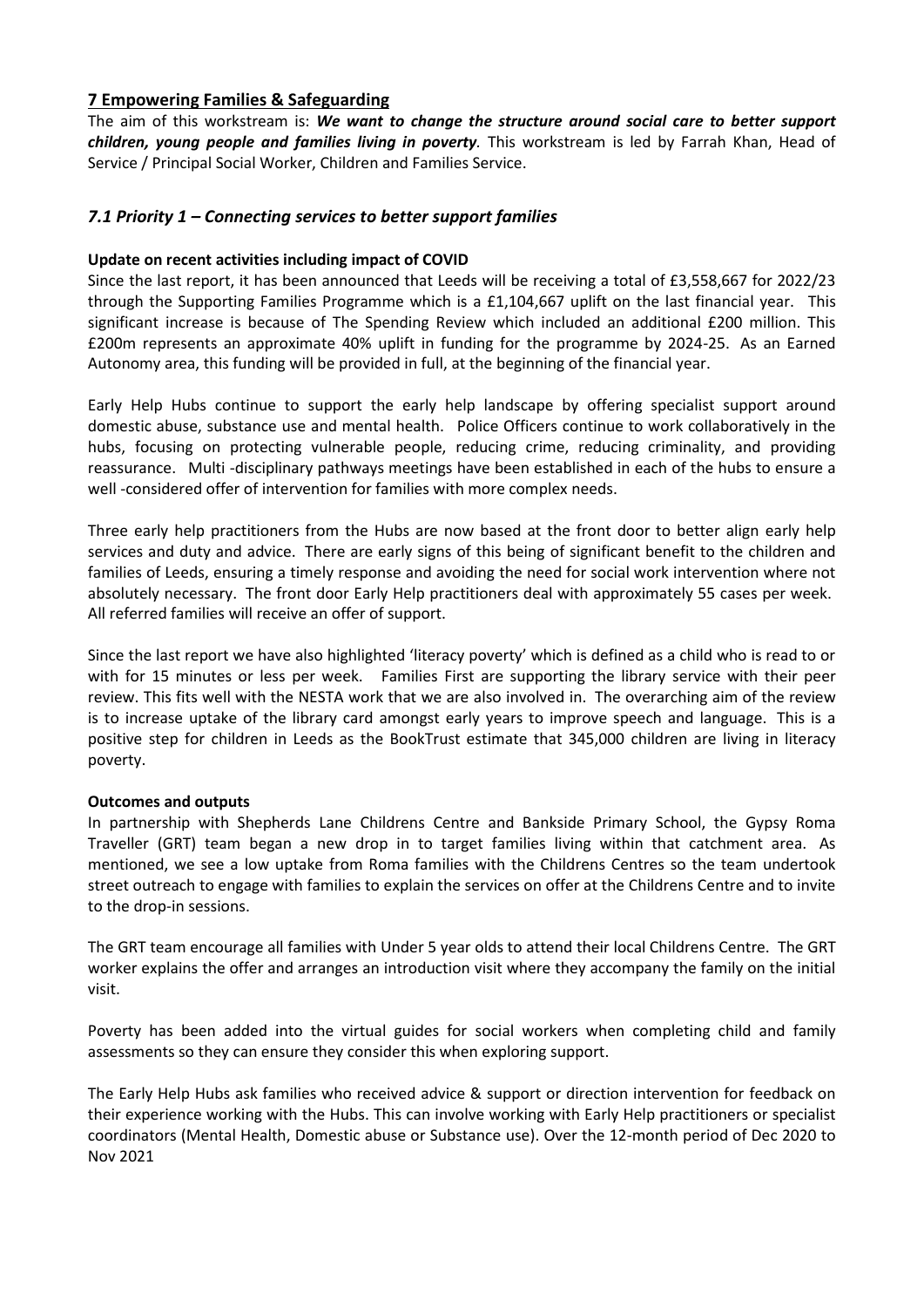#### **Respondents:**

- 115 families provided feedback on their experience
- 34% were from BAME groups
- 31% identified as Carers
- 66% of parents/carers were aged between 30 and 44
- 50% of families had children aged 11-15
- 49% of families had children aged 5-10

#### **They were supported on a range of issues:**

- 70% received support on a range of worries (This can include family relationships, housing issues, child behaviour etc)
- 34% on domestic abuse
- 26% on mental health
- 15% on substance use
- 47% of respondents received direct intervention support

#### **Overall views on the hubs:**

- 100% agreed or strongly agreed they were treated with respect
- 98% agreed or strongly agreed they were asked about what matters to them, their main worries and what would make life better
- 99% agreed or strongly agreed their views and opinions were listened to
- 81% agreed or strongly agreed we helped them to identify their own strengths and skills
- 82% agreed or strongly agreed that working with the Hubs helped with their situation

#### **Next steps**

The hub evaluation is moving into the next phase and consultation with practitioners, families and partners will be taking place in the coming months with a view to considering outcomes.

We are currently recruiting more volunteers for the EPEC (Empowering Parents Empowering Communities) programme. The volunteers will then deliver the parenting programme to other members of their community.

The GRT team are also in the process of recording welcome videos for the Childrens Centres with volunteers in Slovak, Czech & Romanian. These will be an introduction to the Childrens Centre including information on the local offer

#### *7.2 Priority 2 – tackling inequality in accessing services and support*

#### **Update on recent activities including impact of COVID**

We know that health inequalities are disproportionally experienced by vulnerable groups, and as such these groups are more likely to be experiencing poverty.

Over the past 6 months we have highlighted the Roma community and needs we see such as overcrowded & poor housing, limited access to green spaces, regular use of food and clothing banks, higher rates of A&E attendance, and low uptake of Childhood Immunisations and vaccinations. GRT communities also see a significantly lower life expectancy. Dental hygiene and access to dentists is also a concern within the community.

We see a low uptake of Universal services from our Roma families such as Childrens Centres. In turn, we encounter Children not being School ready and nationally on average just 14% of Roma children succeed in reaching expected GCSE levels.

We have also highlighted bed poverty, and the work that Zarach charity do to tackle inequalities. Zarach are a Leeds based charity which was established in 2018 with the aim of tackling bed poverty. In 2018 there was an estimated 5500 Children in Leeds without beds. Bed poverty is a state of material deprivation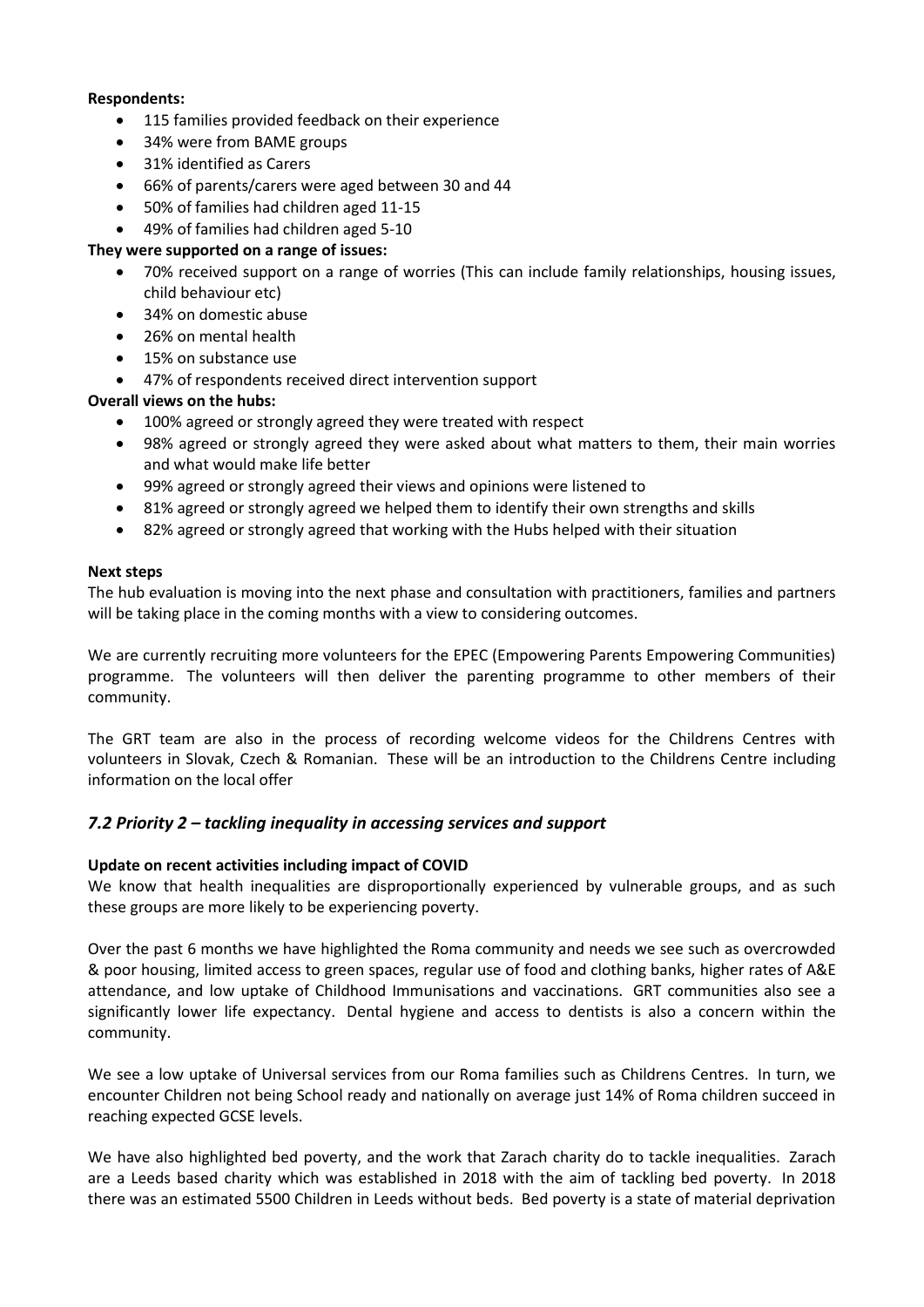that occurs when families can't afford basic essential items and are unable to provide a bed for their children. Without a good night's sleep children are at an immediate disadvantage each school day. Children that regularly get adequate sleep have improved attention, behaviour, learning, memory, and overall physical and mental health which supports the 3As plan to attend, attain and achieve.

#### **Outcomes and outputs**

In 2022, The GRT Team were nominated for an LGA award for their engagement with the community to offer COVID messaging and the vaccination.

We know that there is an ongoing need to develop positive, trusting relationships with the Roma community, and we know that by developing these relationships this is the way we can support the community to improve outcomes. We are currently recruiting Community Roma volunteers who will support the team to develop these relationships, lead parenting groups, support information sessions and identify additional community volunteers.

The GRT team have also funded an ABCD worker who came into post in February 2022 and are managed by Give a Gift charity.

From 2018 to the present day Zarach have delivered over 1600 beds to children across Leeds.

We are currently working with the library service to be able to provide a book with every bed for children in need.

#### **Case study** for a family who Zarach had supported:

"*My ex-husband who I'd suffered domestic violence and abuse from found out where I was living so I had to flee my house.*

*I left with only things I could get into suitcases and bags so all my furniture was left behind. I ended up in a refuge which was horrible. We temporarily moved into my Nan's house.*

*My girls were sleeping in a very small room like a cupboard and sleeping on mattress toppers and I was sharing a room with my Nan. I felt depressed.*

*Social care helped me find a house and Zarach brought us beds and sofas. I now feel happier and feel safe making a family home and the girls are settling in and thriving. I feel safe and I'm going to look for a job to fit around the girls".*

#### **Next steps**

Children and Families services will work with Zarach to raise awareness of bed poverty through social work and early help teams so that we can support 'a bed for every head'. We will do this by providing awareness sessions to teams supporting families to ensure that the right questions are asked at the right time to support families experiencing bed poverty. We will also work alongside Zarach to identify and respond to other support needs they identify with the family and raise awareness of our early help offer.

The GRT Team are working hard to tackle health inequalities by working alongside Public Health to identify trends and themes and raise awareness of services within the community.

#### *7.3 Priority 3 – Workforce Development*

#### **Update on recent activities including impact of COVID**

The Early Help Workforce Development offer has been updated by the Workforce Development Team in partnership with colleagues from early help services and voluntary organisations. The range of training is being delivered on a virtual and, where appropriate, face to face basis and includes a range of courses including Reducing Parental Conflict, Trauma Informed Practice, Recognising and Responding to Neglect and Equality and Diversity.

The Hub staff continue to deliver bespoke training sessions where there is a need and coordinators have a focus on mental health, substance use and domestic violence and abuse. In the coming months, the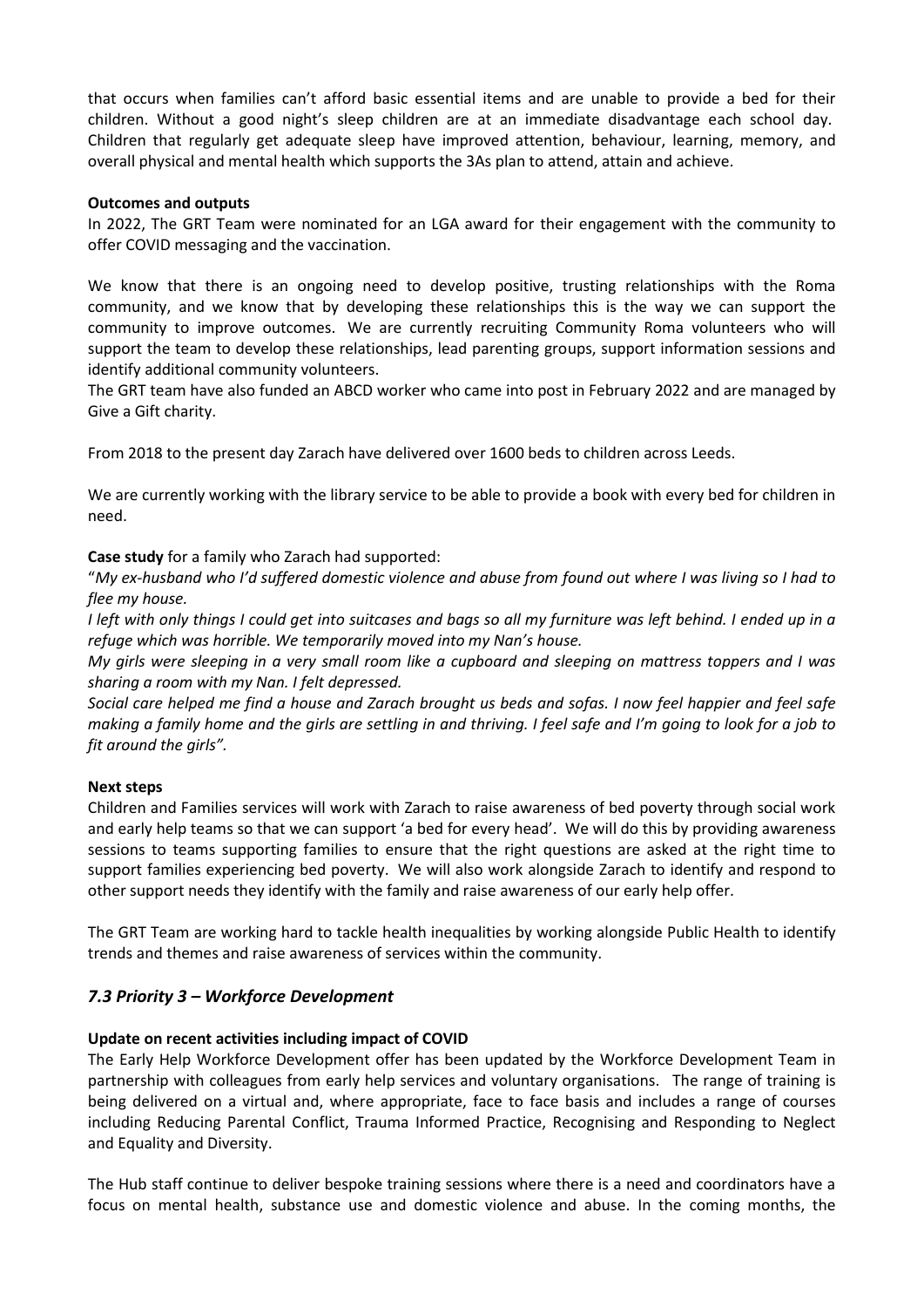Domestic Violence and Abuse Coordinators will be supporting colleagues to develop specific programmes of work for children affected by domestic violence and abuse. This was recognised in the recent review undertaken by the LSCP in relation to domestic violence and abuse. The Mental Health Coordinators will be supported to have a greater emphasis on workforce development and the Substance Use Coordinators will continue to deliver their training offer.

#### **Outcomes and outputs**

Training offer being devised for the parental advocacy service in collaboration with Advonet.

We developed a poverty briefing which was delivered to Step Up Social Work students in February 2022. This was designed to define poverty and upskill workers on how to empower Families.

Early Help Open Mic Sessions (forums) taking place monthly to provide an opportunity to anyone wanting to know more about early help to attend. The sessions are fully booked and have good attendance evidencing a need for these sessions.

#### **Next steps**

Poverty awareness is a part of Leeds induction for social workers and embedded into the workforce development offer.

The Early Intervention Qualification level 3 has received 33 expressions of interest and is due to begin in March 2022. This is delivered to a multi-agency audience and a 'golden thread' of the qualification is around highlighting the impact on families when experiencing poverty.

#### **8.0 – Readiness for Learning**

The aim of this workstream is: *We want to improve the educational experiences and outcomes of children and young people who live in poverty.*

## *8.1 Priority 1 Early Years - Take up of free nursery places for 2, 3 and 4-year-olds* **Update on recent activities including impact of COVID**

- Nesta Fairer start Leeds is a three to five year innovation partnership with Nesta, Leeds, Stockport and York with an aim to work together so that all children have a brighter start for a stronger future. In Leeds the priorities for the first year will be around engagement with the two year old offer, continuing to look at how we improve outcomes in speech, language and communication and evaluation of the Peers Early Year Partnership (PEEP) programme. Leeds has signed up to a partnership agreement which provides funding to Leeds of £50,000 per year and a shared innovation pot of £50,000 along with Stockport and York. The programme is a collaborative programme with Nesta and the three authorities with a focus on shared learning and peer support.
- Golden ticket approach Following identification of families not taking up two-year-old offer for free early education entitlement a community plan for supporting at home has been actioned. Golden ticket approach has been implemented which means every parent who has a child who is eligible for a place receives a letter with a golden ticket which they take along to their preferred provider. Home learning activity packs have been produced by the children's centre teachers and these are being distributed by children's centre family outreach workers to all families who are eligible to take up a 2-year-old place; during the visit a discussion takes place to encourage take up.
- 2021-22 Childcare Sufficiency Assessment has identified priorities and actions.
- The NESTA partnership is currently exploring options for a randomised control trial to assess the impact of Local Authority communication methods on take-up of places.
- Start-up phase of NESTA group completed and NESTA Programme Board established. Early Years steering group now EY operational Group to support implementation of work alongside other key EY workstreams.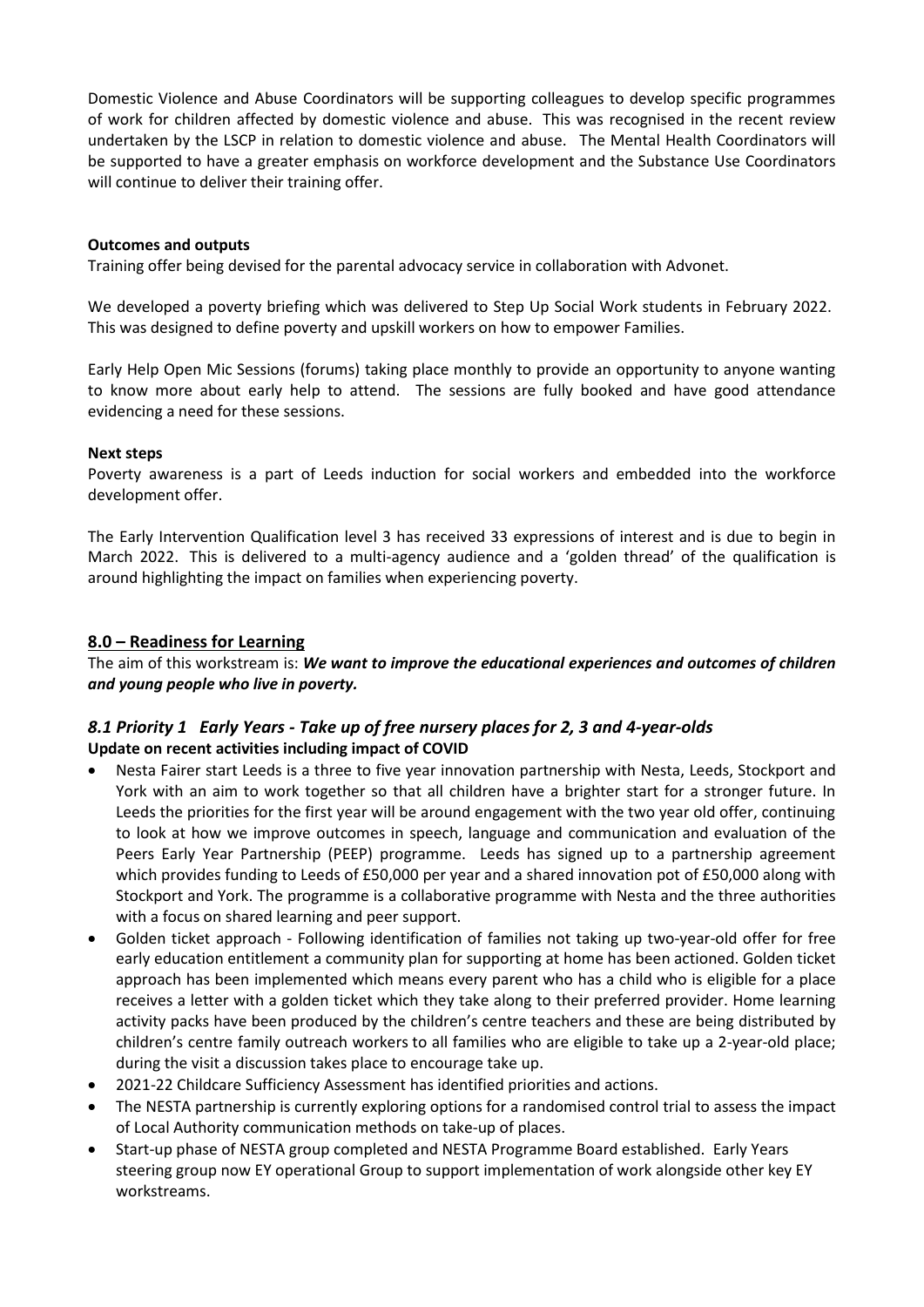#### **Outcomes and outputs**

#### **Two-year-olds take-up**

Leeds currently has a take up of 65.8% (Spring term 2020/21) & 72.2% (Summer term 2020/21) of eligible children for 2-year-old free places in early education. Areas with no increase in take up have been identified including Beeston, Harehills, Burmantofts.

#### **Three and four-year-olds take-up**

Take up of 3 and 4-year-olds is at 97%. Variation in areas has been identified**.**

#### **Next steps**

- Targets for increase in take up of 2 and 3 years olds for the next three years in high needs clusters and with lower take up, and targeted groups i.e. children open to CiN and CP Plan with action plan. There will be targeting of 170 CIN, CP and CLA children aged 2-4 not taking up early learning offer through social workers, Early Help Hubs RES teams, Early Start teams.
- NESTA Programme Board is taking the role to develop with partnership the next phase for 2year old take up for targeted groups and areas of disadvantage.

## *8.2 Priority 2 – Emotional Health and wellbeing/ Mental Health*

**DfE Wellbeing for Return to Education Grant** – a free joint offer between services to schools and clusters in a recovery curriculum on emotional health and wellbeing. This offered a response to support specific mental health needs arising locally as a result of the pandemic.

Recovery curriculum and resources for CYP with Special Educational Needs (SEN) – developed and delivered free online.

**Phase 1** - Recovery curriculum and resources for CYP with Special Educational Needs (SEN) – developed and delivered free online.

**Phase 2** available from Educational Psychology Team focusing on key area of SEMH formulation of needs, practice development and extended school non-attendance.

**Phase 3** - Core offer one day to every school in Leeds. Making meaning of SEMH and Extended school non-attendance two key themes from feedback. Includes EY focus.

#### **My Health My Schools Survey**

Health and Wellbeing Service have reviewed the MHMS survey and published the 2021- 2022 survey. All schools who take part have access to their own data and can plan and access intervention and support accordingly.

Newly reviewed survey out this year and is a priority in the 3As strategy and plan.

#### **Outcomes and Outputs**

#### **DfE Wellbeing for Return to Education Grant**

Local evaluation has contributed to the national evaluation of the project. Positive outcomes identified across the board including:

101 settings accessing training with 92% of participants that gave feedback rated the training as good or excellent.

All clusters offered focused work on recovery including focuses on SEMH needs and extended school nonattendance.

Additional online resources access to date accessed by more than 3000 school and setting staff.

Identified gap for early years settings which has led to the training being adapted for children's centre staff.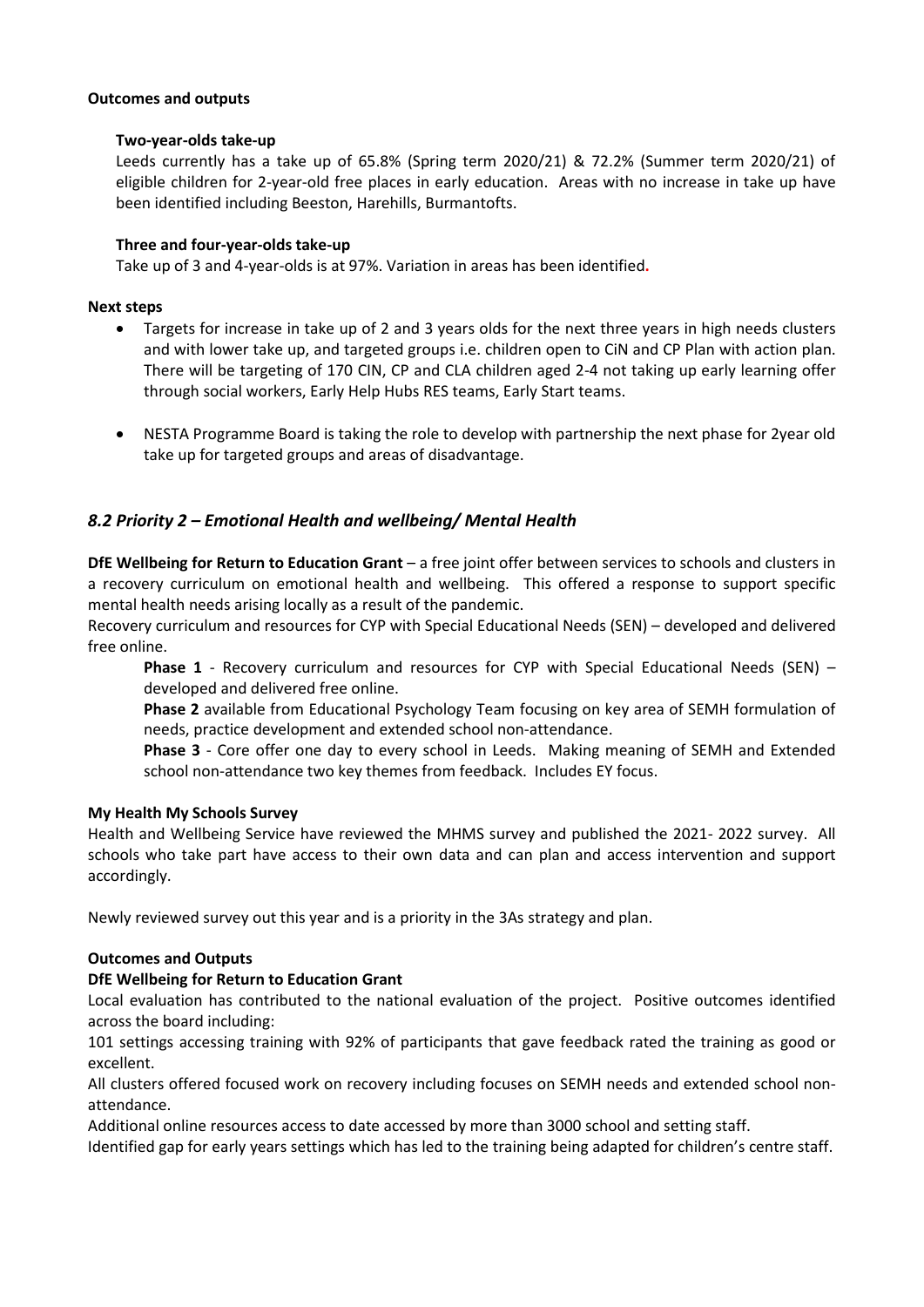#### **My Health My Schools Survey**

With partners Health and Wellbeing Service have reviewed the survey and published the 2021-2022 analysis.

- 5000 returns from 63 schools
- 2020-2021 approximately 10 000 responses from 100 schools
- 2019-2020 (partial) Approx. 5000 responses from 50 schools.

#### **Next steps**

Ongoing offer to school from the Learning Inclusion service as part of the core and traded offer. Continued offer to all schools to support targeted mental health needs in response to the pandemic within the schools' context. Embedding of universal and systems support in the education context.

Adaptation of well-being resources for early years settings.

This will link significantly with the work on trauma resilience and adversity.

Mental Health Lead Training for schools will continue this work alongside Learning Inclusion Teams and the Mental Health Support Teams initiative which is rolling out to clusters over the next 3 years with the first two coming online in January 2022.

## *8.3 Priority 3 – The 3 As strategy - working with schools to improve attendance, achievement and attainment.*

#### **Update on recent activities including impact of COVID**

- Impact of COVID on schools- Several initiatives were implemented swiftly to respond to the needs of schools during the pandemic including a centralised single point of access for schools and settings to contact with queries regarding COVID-19, a strengthened outgoing communication with regular bulletins to schools, settings, partners and other stakeholders, Bronze meetings have taken place for primary, secondary and special schools, led by the Head of Service for Learning Improvement.
- Many of these support initiatives have continued or have been blended into existing pre-pandemic systems to strengthen partnership working with schools and settings and continue to develop positive relationships with the sector

#### **3As strategy**

- The 3As strategy has been amended to reflect the new context and needs within the city. Following consultation in the 'Big Learning Conversations' a 3 As plan has been finalised and action plans have been drawn up.
- The 3As strategy has been officially 'launched' at secondary and primary briefings and officers are now working on implementing agreed actions. Feedback and accountability for the 3As strategy will be reported to the Good Learning Places Board.

#### **Attendance and Elective Home Education (EHE)**

- Register checks offer Attendance service offer to all schools in Leeds.
- Tracking of EHE numbers over COVID via PowerBi.

#### **Outcomes and outputs**

- Impact of Covid on schools The additional communication channel between the Director of Children and Families, and the Children and Families' leadership team, with schools and settings across the city has seen a strengthening of our relationships, including with the academy sector.
- A Refreshed 3As Plan presented to Education Scrutiny Board and the Executive Board has led to a development plan designed to shape our focus and support to schools and settings. Outputs include a deep dive reading or curriculum review for all primary schools, professional development offer for secondary schools to improve the reading fluency of their struggling readers; and SEN Inclusion Team training offer to schools about meeting the needs of children with specific learning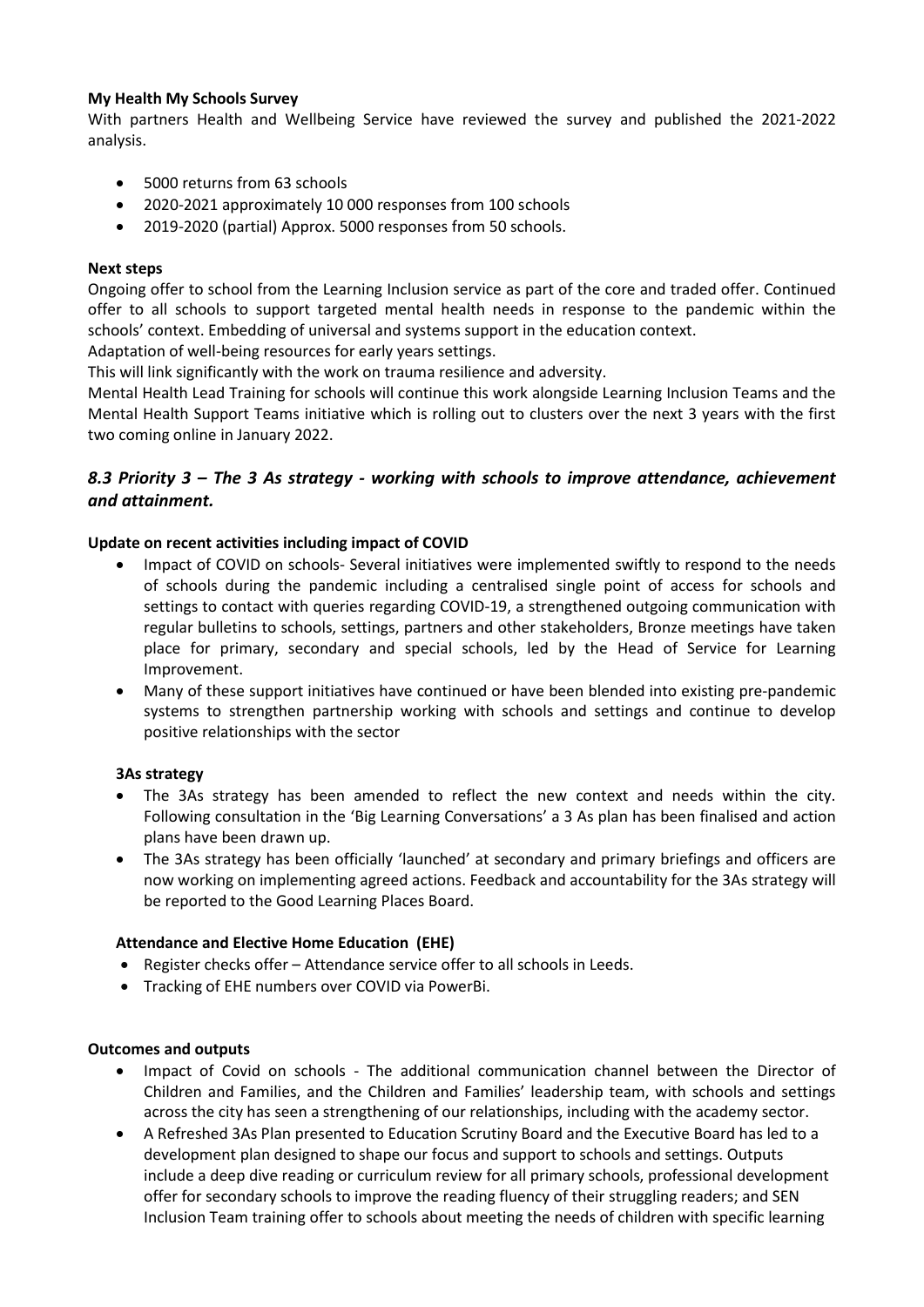difficulties and literacy difficulties.

• Social care colleagues will also support this priority by giving advice to parents on how to read to their child using the appendix from the DfE Reading Framework as a guide.

#### **Attendance and Elective Home Education**

- Tracking of COVID attendance trends continues; 89% of pupils with FSM on site \* Register checks offer prioritizing schools with high non-attendance rates.
- Data for this academic year suggesting a fall in EHE requests.
- Tracking of identified vulnerable groups.
	- $\circ$  6<sup>th</sup> December 807 EHE with 26% registered FSM when they became EHE (206)
	- o 24 with social work involvement.
	- o EHE team involved in all Child in Need and Child Protection cases.

#### **Next steps:**

- 3As Plan Service areas are already working on the priorities through service developments.
- Feedback and analysis of reading deep dives and SENIT support**.**
- EHE and attendance offer to continue. Feedback requested from partners in schools.

## *8.4 Priority 4 – Support for Vulnerable learners*

#### **Update on recent activities including impact of COVID**

- Educational Psychologist (EP) support provided to Early Help Hubs and Signpost during the period of the pandemic to strengthen SEND offer at Early Help level.
- EHE (see priority 3)
- Schools' forums, family of schools' meetings feedback responded to in relation to vulnerable learners via DIS alert.
- Social, Emotional and Mental Health (SEMH) panel continues to operate to provide an immediate advisory service. AIP provision remained open throughout.

#### **SEND and Inclusion Strategy**

- SEND and Inclusion strategy finalised, shared with partners. Steering group for SEND and Inclusion Practice Framework established. Links with Future in Mind Inclusion priority and Early Help Strategy.
- Development of work on data and intelligence to target more effectively work with most disadvantage groups - SEND Operational data group and SEND and Inclusion PIMS (Strategy Group).

#### **Children at risk of exclusion**

• Fixed term exclusions pilot 2020-2021. Originally part of Violence Reduction Unit (VRU) pilot offered to 40CYP with approximately 20 uptake. Extended to an invitation in the summer term to schools with FTE periods of 10 days+ to attend a multi-agency SEMH panel meeting to problem solve. To be repeated in January 2022 with AIPS following up with settings this term.

#### **Outcomes and outputs**

#### **SEND and Inclusion Strategy**

- 550 Leeds partners, including around 150 parents and carers and 30 young people with SEND were active participants in the consultation.
- SEND and Inclusion Action plan developing. Strengths and threats identified.
- SEND and Inclusion Practice Framework a key vehicle for driving the changes.
- SEND operational Data included in the monthly C&F reporting to leadership.

#### **Children at risk of exclusion**

- Exclusions Leeds Data; SEND data higher risk than non-SEND CYP; evidence of decrease in length of exclusions.
- Comparisons in regional data showed Leeds had the lowest percentage of pupils subject FTEX over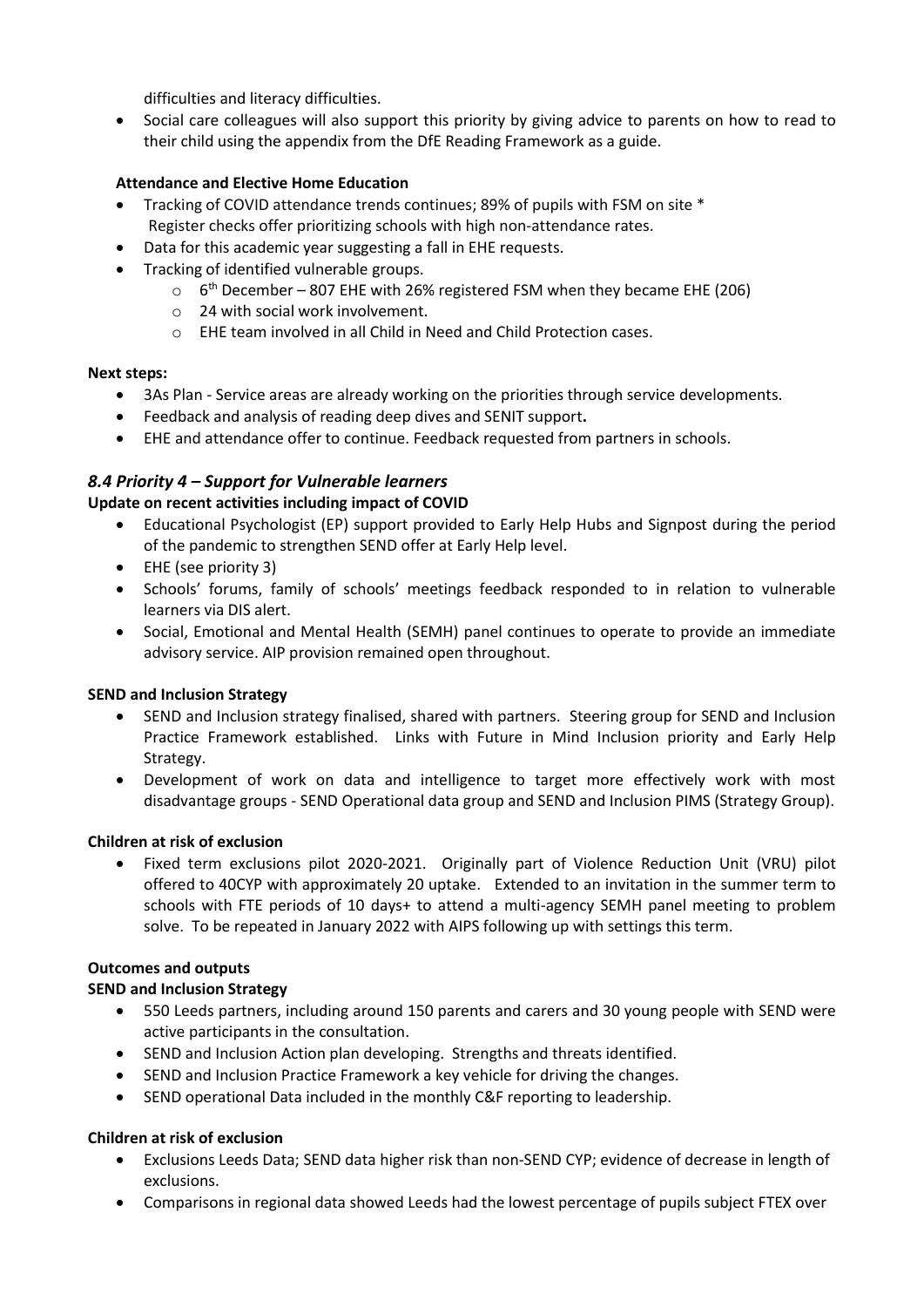the three years. Pupils with SEND remain at significantly higher risk of exclusion which aligns with national data. SEMH panel and AIPs continue to offer support and challenge to develop inclusive options.

• Data shared with AIPs on school level exclusions and followed up by AIP leads.

#### **Next steps**

- SEND and Inclusion Strategy publication and launch. The strategy will encompass the SEND and Inclusion focuses for disadvantaged groups and draw on key data on poverty and other vulnerability. It will report to the SEND Partnership Board.
- January 2022 exclusion offer to settings to continue.
- Governor training on exclusions being rolled out on statutory duties.
- Continuation and evaluation of attendance register checks.

This will cross reference with employment and skills priority for vulnerable year 11 and Virtual School.

#### **9.0 Green Spaces**

#### **Green Spaces**

Research<sup>22</sup> notes that access to green space has a positive impact on physical health such as self-assessed general health, cardiovascular mortality in adults, weight management, mental health, stress management and associations with a favourable birth weight.

This research also shows that access to green space has a positive impact on mental health – reduced stress, emotional well-being and improved resilience. For children and young people, the benefits of having access to green space are influenced by both developmental stage and the type of green space they have access to.

Evidence of the impact on health related to COVID-19<sup>23</sup> outlines that exposure to green spaces may strengthen resilience and support mental health in the face of the COVID-19 pandemic.

- Outdoor recreation in green spaces has emerged during the present pandemic as an essential tool to combat distress.
- Proximity to a park or significant green space (within a 5-minute walk) was the strongest predictor of satisfaction with neighbourhoods during lockdown.<sup>24</sup>
- Exposure to green spaces facilitates recovery from physiological stress and improvement of cognitive performance. This aids in strengthening mental resilience by dampening the body's stress response.
- Green spaces may stimulate physical activity and improve physical resilience.
- Purposeful or pro-environmental behaviour and the anticipation of seeing interesting species may activate positive emotions and improve emotional resilience.
- Gathering outdoors, even at a safe distance, improves social cohesion and helps people to feel connected to the outside world, thus reinforcing social resilience.

The most economically deprived areas have less available good quality green space and people who live in these areas, people from ethnic minority backgrounds and disabled people experience complex barriers to accessing green space including physical accessibility, cultural relevance and feeling safe.<sup>25</sup> People exposed to poor quality environments are more likely to experience poorer health outcomes than people who enjoy good quality environments. Unequal provision of good quality green space means those who are at greatest risk of poor physical and mental health may have the least opportunity to reap the health benefits of green space.

23 [BMJ](https://www.bmj.com/content/373/bmj.n1601?utm_source=etoc&utm_medium=email&utm_campaign=tbmj&utm_content=weekly&utm_term=20210702)

<sup>22</sup> [PHE Improving access to greenspace: A new review for 2020](https://assets.publishing.service.gov.uk/government/uploads/system/uploads/attachment_data/file/904439/Improving_access_to_greenspace_2020_review.pdf)

<sup>24</sup> [Place Alliance Home Comforts 2020](https://placealliance.org.uk/research/research-home-comforts/)

<sup>25</sup> [Groundwork Out of Bounds: Equity in access to urban nature 2021](https://www.groundwork.org.uk/wp-content/uploads/2021/05/Out-of-Bounds-equity-in-access-to-urban-nature.pdf)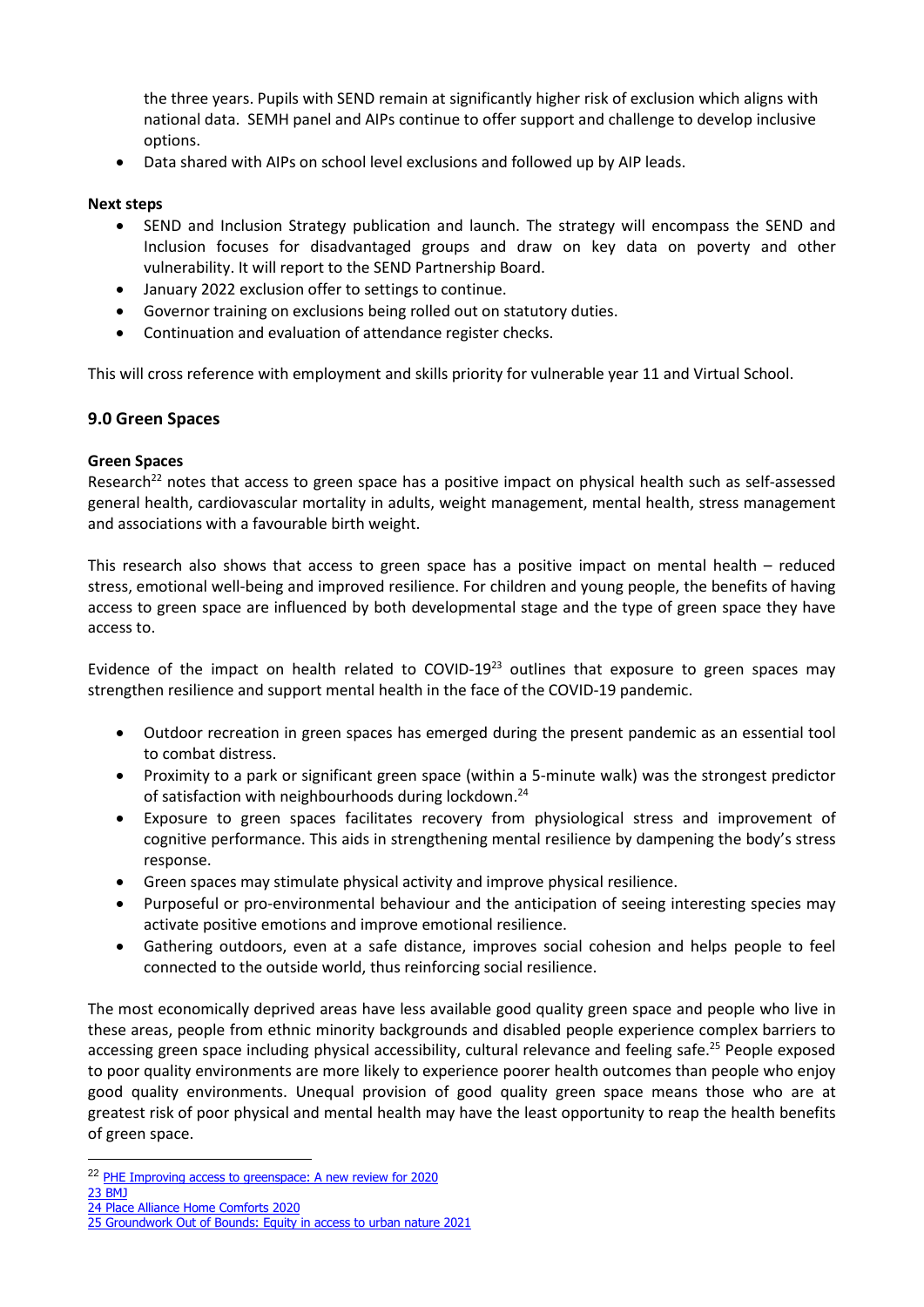Nationally one in eight British households has no garden, the percentage of homes without a garden is higher among ethnic minorities, with Black people in England nearly four times as likely as White people to have no outdoor space at home.<sup>26</sup>

There is a lot already happening in Leeds to improve the quality and accessibility of new and existing green spaces and the Child Poverty Impact Board has agreed that influencing access to and provision of green space in Leeds will become a new priority

#### **Green Space Policy & Provision in the Planning System**

Leeds aims to use the development process to strategically deliver the best type and the best quality of green space to where it is most needed in Leeds. As part of the Planning System any new residential development (and some commercial development in the city centre) is obliged to provide new on-site green space dependant on certain triggers. This new green space aims to mitigate the extra burden that new people place on existing green space.

In certain circumstances a developer may not be able to provide green space on the actual site. In these cases it may be appropriate to take a financial contribution i.e. a sum of money instead of the green space. This money is then used locally, often to provide green space facilities that the community needs.

We currently have strong policies that resist inappropriate development on existing green space unless a surplus in the area, replacement green space or wider planning benefits can be evidenced. As part of the Local Plan Update, we have received representations from the public calling for greater levels of green space protection and are currently exploring this as one of the many Green Infrastructure Policy possible improvements to take forward.

#### **Leeds Parks and Green Spaces Strategy 2022-2032**

The Parks and Green Spaces Strategy sets out a vision to provide the best parks and green spaces in the UK with priorities, aspirations and actions to achieve this over the next 10 years, for example:

- Quality priority: better quality parks and green spaces improve visitor satisfaction and reduce antisocial behaviour<sup>27</sup>
- Aspiration for all community parks to reach Leeds Quality Park standard during the life of the strategy, and this will be achieved in part by establishing a strategic investment fund to improve parks and green spaces in areas most in need.
- Aspiration for all community parks to have a 'plan on a page', produced in consultation with the local community which will set out a clear vision for each park and be used by the council and partners to help deliver the 'Best Parks' vision.
- Access for all priority: parks and green spaces are a public service and must be managed for people of all physical abilities, backgrounds and interests. A process will be developed to audit the accessibility of all parks and green spaces to inform management plans and funding allocation.
- Child-friendly priority: aspiration for a wide range of good quality play facilities for children of all ages and abilities across the city, achieved in part by top slicing income from chargeable family visitor attractions to improve play facilities in areas where external funding isn't available (often inner-city areas). Temple Newsam play barn project (approved September 2020) will allocate 10% of the gross surplus allowing support for families to access the attraction as well as allocate funds within deprived communities to help deliver improvement projects that benefit children.
- Health and Wellbeing priority: includes an action to prioritise investment in green spaces in areas of deprivation where the positive impact on health will be greater.

26 [ONS.](https://www.ons.gov.uk/economy/environmentalaccounts/articles/oneineightbritishhouseholdshasnogarden/latest)

<sup>27</sup> University of Leeds - [Leeds Parks Survey 2018,](https://futureofparks.leeds.ac.uk/wp-content/uploads/sites/26/2018/03/Leeds-Parks-Survey-Full-Report.pdf) Cabe Space Preventing anti-social behaviour in public spaces 2004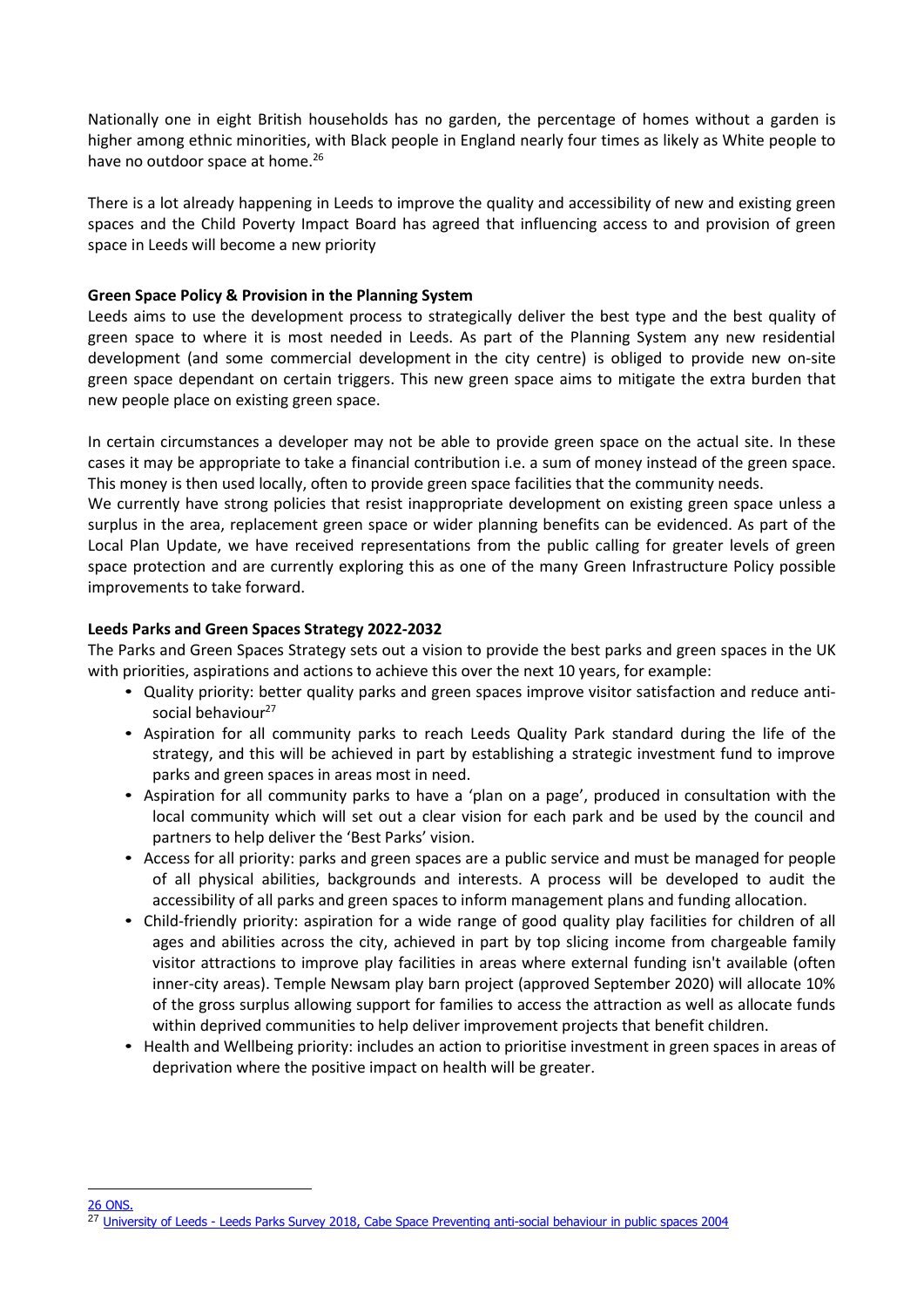## *Priority 1 Lincoln Green Mini-Holland*

#### **Update on recent activities including impact of covid**

Construction works almost complete to make key streets in the Lincoln Green priority neighbourhood safer and more attractive to walk and cycle with additional improvements to the grassed areas around some of the tower blocks in collaboration with Parks & Countryside:

- Expanded and improved Lindsey Gardens play area with climbing structure, primarily for children aged 8-12 who are not currently well provided for in the locality.
- Informal play features including earth mounds, boulders and stepping stones for all ages.
- New trees and colourful bulb planting.

#### **Outcomes and outputs**

Success of new play features to be measured through ongoing engagement with Shakespeare Primary School as part of Play Sufficiency project led by LCC Active Leeds officers.

#### **Next steps**

Improvements to Lindsey Gardens play area currently being finalised through consultation with residents which began on 14th February, construction planned for spring/summer 2022.

#### *Priority 2 Holbeck Moor improvements*

#### **Update on recent activities including impact of covid**

Events space proposals (hardstanding, electric trader point, shelter/bandstand) under development led by LCC Regeneration team as part of feasibility and consultation work to understand how Holbeck Moor could be more usable, accessible and safer for all users with a focus on community events and facilities for families and children.

#### **Outcomes and outputs**

Ongoing engagement with local Councillors and community groups.

#### **Next steps**

Ongoing design development.

#### *Priority 3 Draft Green Spaces Design Guidance*

#### **Update on recent activities including impact of covid**

Green Spaces guidance aimed at developers of all types of private residential schemes to help ensure new green spaces are good quality, include play and natural features and are attractive and accessible to all. Drafted guidance currently under review by senior Landscape colleagues.

#### **Outcomes and outputs**

Once guidance published, ongoing monitoring of use by officers and resulting green space quality will be carried out.

#### **Next steps**

Draft guidance reviewed by Policy & Plans colleagues and relevant Members, aiming for publication on the Council website by end of March 2022.

#### **10. Conclusions**

Experiencing poverty has a significant correlation to poorer outcomes across a wide range of life indicators. This is a problem that is growing, both in Leeds and nationally, and it is clear that a radical approach is needed to reduce the impact of poverty.

In Leeds, we believe that a young person's life chances should not be impacted by their background or the area in which they live. We want to ensure that poverty presents no barriers for our children and young people, and we want all people to have access to the same opportunities, regardless of their background. We believe that all children and young people should have the freedom to choose their pathway, and that